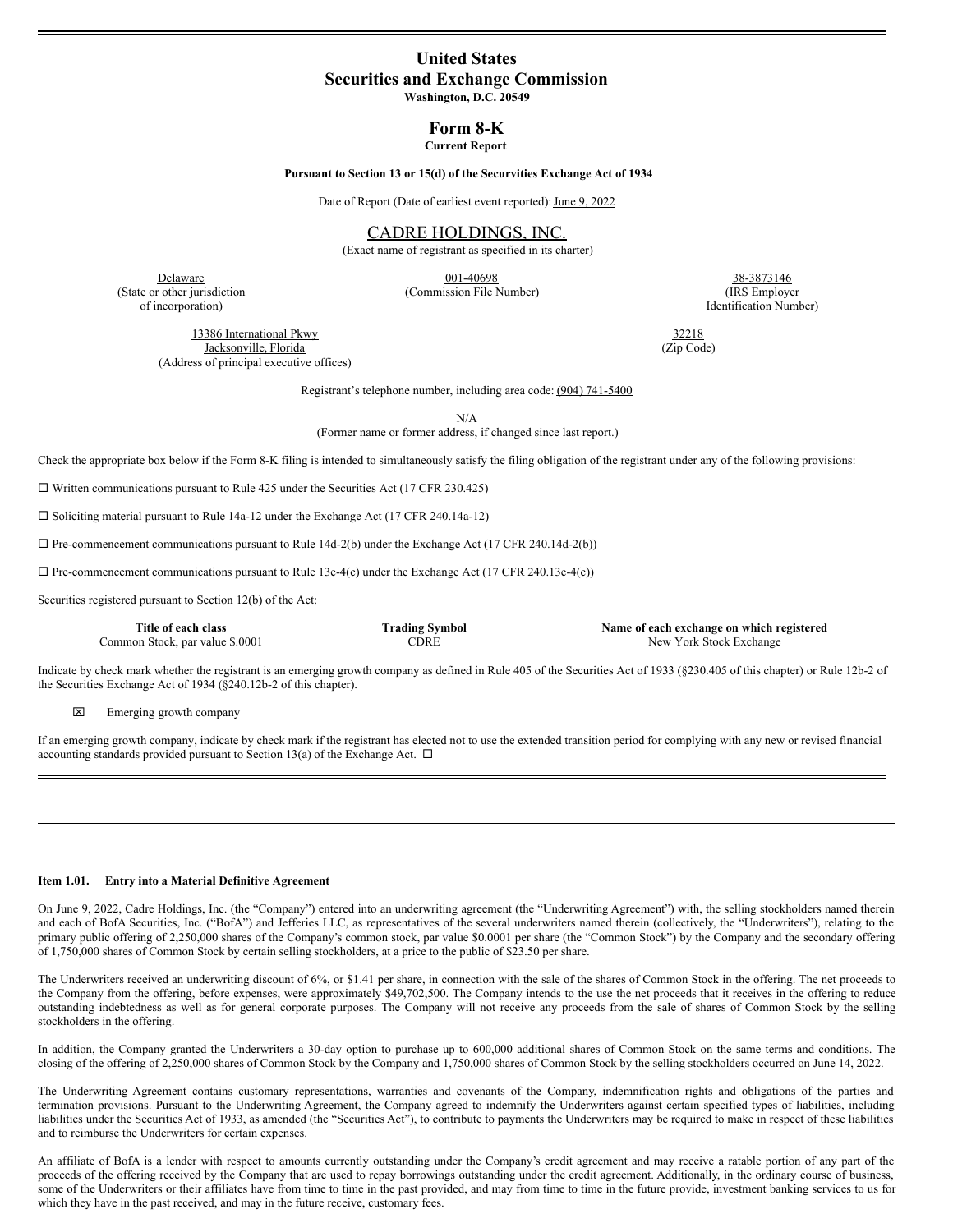The shares of Common Stock were offered and sold pursuant to the Company's registration statement on Form S-1 (File No. 333-264414) and the registration statement on Form S-1 MEF (File No. 333-251930) (collectively, the "Registration Statement") and filed with the Securities and Exchange Commission (the "Commission") and the final prospectus filed with the Commission pursuant to Rule 424(b)(4) of the Securities Act. The Registration Statement was declared effective by the Commission on June 9. 2022.

The foregoing description of the material terms of the Underwriting Agreement is not complete and is qualified in its entirety by reference to the full text of the Underwriting Agreement, a copy of which is attached hereto as Exhibit 1.1 and incorporated herein by reference.

# **Item 7.01. Regulation FD Disclosure**

On June 9, 2022, the Company issued a press release announcing the pricing of the offering. A copy of the press release is furnished as Exhibit 99.1 hereto and is incorporated herein by reference.

#### **Item 9.01. Financial Statements and Exhibits**

(d) Exhibits.

| Exhibit    | Description                                                                                                                                                                                                                                        |
|------------|----------------------------------------------------------------------------------------------------------------------------------------------------------------------------------------------------------------------------------------------------|
| <u>1.1</u> | Underwriting Agreement, dated as of June 9, 2022, by and among Cadre Holdings, Inc., the selling stockholders named therein, and each of BofA Securities,<br>Inc. and Jefferies LLC, as representatives of the several underwriters named therein. |
| 99.1       | Press Release, dated June 9, 2022 (furnished only).                                                                                                                                                                                                |
| 104        | Cover Page Interactive Data File (embedded within the Inline XBRL document).                                                                                                                                                                       |

# **SIGNATURES**

Pursuant to the requirements of the Securities Exchange Act of 1934, as amended, the Registrant has duly caused this report to be signed on its behalf by the undersigned hereunto duly authorized.

Dated: June 14, 2022

# **CADRE HOLDINGS, INC.**

By: /s/ Blaine Browers Name: Blaine Browers<br>Title: Chief Financial Chief Financial Officer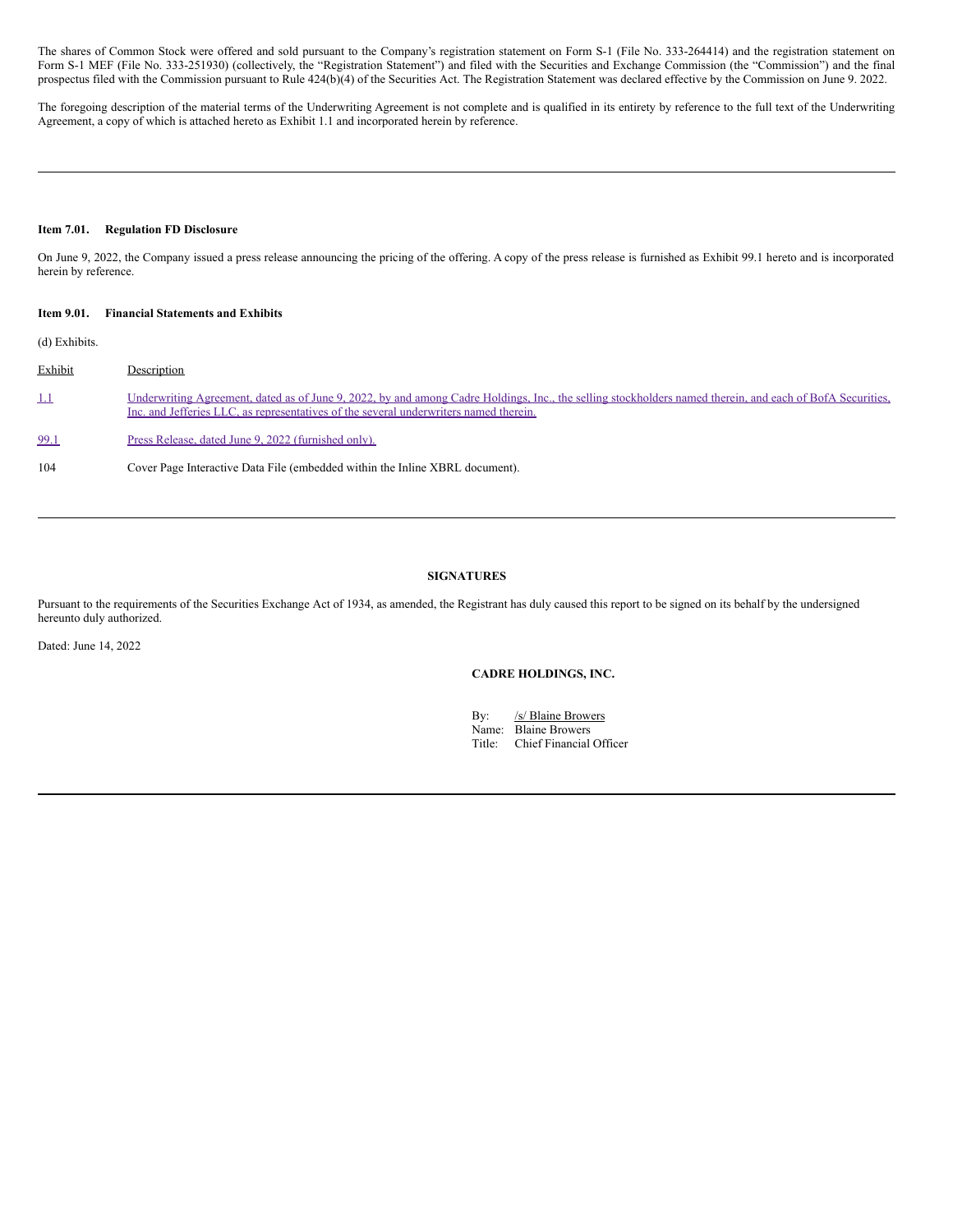EXECUTION VERSION

## 4,000,000 Shares

#### CADRE HOLDINGS, INC.

## Common Stock

#### UNDERWRITING AGREEMENT

June 9, 2022

BOFA SECURITIES, INC. JEFFERIES LLC

As representatives of the several Underwriters named in Schedule I hereto

c/o BofA Securities, Inc., One Bryant Park, New York, New York 10036

c/o Jefferies LLC, 520 Madison Avenue, New York, New York 10022

Ladies and Gentlemen:

Cadre Holdings, Inc., a Delaware corporation (the "Company"), proposes, subject to the terms and conditions stated in this agreement (this "Agreement"), to issue and sell to the several underwriters named in Schedule I hereto (the "Underwriters") for whom you are acting as Representatives (the "Representatives"), and certain stockholders of the Company named in Schedule II hereto (the "Selling Stockholders") severally propose to sell to the several Underwriters, an aggregate of 4,000,000 shares (the "Firm Shares") of the common stock, par value \$0.0001 per share, of the Company ("Common Stock"), of which 2,250,000 shares are to be issued and sold by the Company and 1,750,000 shares are to be sold by the Selling Stockholders in the respective amounts set forth opposite their respective names in Schedule II hereto. The Company also proposes to sell to the several Underwriters, at the option of the Underwriters, up to an additional 600,000 shares of Common Stock (the "Option Shares"). The Firm Shares and the Option Shares are hereinafter referred to collectively as the "Shares".

Each Selling Stockholder has executed and delivered a Custody Agreement and Power of Attorney in the form attached hereto asExhibit B (collectively, the "Custody Agreement and Power of Attorney") pursuant to which each Selling Stockholder has placed his or her Firm Shares in custody and appointed the person(s) designated therein with authority to execute and deliver this Agreement on behalf of such Selling Stockholder and to take certain other actions with respect thereto and hereto.

The Company and the Selling Stockholders confirm as follows their respective agreements with the Representatives and the several other Underwriters.

1. The Company represents and warrants to, and agrees with, each of the Underwriters that, as of the date hereof and as of the Closing Date (as defined herein) and each Option Closing Date (as defined herein), if any, that, except as otherwise disclosed in the Registration Statement (as defined herein), any Preliminary Prospectus (as defined herein), the Pricing Prospectus (as defined herein), the Prospectus (as defined herein), any Issuer Free Writing Prospectus (as defined herein) or any amendment or supplement to any of the foregoing:

(a) A registration statement on Form S-1 (File No. 333-265465) in respect of the Shares and one or more pre-effective amendments thereto (together, the "Initial Registration Statement") have been filed with the Securities and Exchange Commission (the "Commission"); the Initial Registration Statement and any post-effective amendment thereto, each in the form heretofore delivered to you, have been declared effective by the Commission in such form; other than a registration statement, if any, increasing the size of the offering (a "Rule 462(b) Registration Statement"), filed pursuant to Rule 462(b) under the Securities Act of 1933, as amended (the "Securities Act"), which became effective upon filing, no other document with respect to the Initial Registration Statement has heretofore been filed with the Commission; no stop order suspending the effectiveness of the Initial Registration Statement, any post-effective amendment thereto or the Rule 462(b) Registration Statement, if any, has been issued, no proceeding for that purpose has been initiated or threatened by the Commission and any request on the part of the Commission for additional information from the Company has been satisfied in all material respects; any preliminary prospectus included in the Initial Registration Statement, as originally filed or as part of any amendment thereto, or filed with the Commission pursuant to Rule 424(a) of the rules and regulations of the Commission under the Securities Act is hereinafter called a "Preliminary Prospectus"; the various parts of the Initial Registration Statement and the Rule 462(b) Registration Statement, if any, including all schedules and exhibits thereto and including the information contained in the form of final prospectus filed with the Commission pursuant to Rule 424(b) under the Securities Act and deemed by virtue of Rule 430A under the Securities Act to be part of the Initial Registration Statement at the time it was declared effective or such part of the Rule 462(b) Registration Statement, if any, became or hereafter becomes effective, each as amended at the time such part of the Initial Registration Statement became effective, are hereinafter collectively called the "Registration Statement"; the Preliminary Prospectus relating to the Shares that was included in the Registration Statement immediately prior to the Applicable Time (as defined in Section 1(a)(iii) hereof) is hereinafter called the "Pricing Prospectus"; such final prospectus, in the form first filed pursuant to Rule 424(b) under the Securities Act, is hereinafter called the "Prospectus"; and any "issuer free writing prospectus" as defined in Rule 433 under the Securities Act relating to the Shares is hereinafter called an "Issuer Free Writing Prospectus"; and all references to the Registration Statement, any Preliminary Prospectus, the Pricing Prospectus, the Prospectus, any Issuer Free Writing Prospectus or any amendment or supplement to any of the foregoing shall be deemed to include the copy filed with the Commission pursuant to its Electronic Data Gathering, Analysis and Retrieval system ("EDGAR");

(b) (1) At the respective times the Initial Registration Statement, any Rule 462(b) Registration Statement and any post-effective amendments thereto became effective and at the Closing Date (and, if any Option Shares are purchased, at each Option Closing Date), the Initial Registration Statement, any Rule 462(b) Registration Statement and any amendments and supplements thereto complied and will comply in all material respects with the applicable requirements of the Securities Act and the applicable rules and regulations of the Commission thereunder (the "Rules and Regulations") and did not and will not contain an untrue statement of a material fact or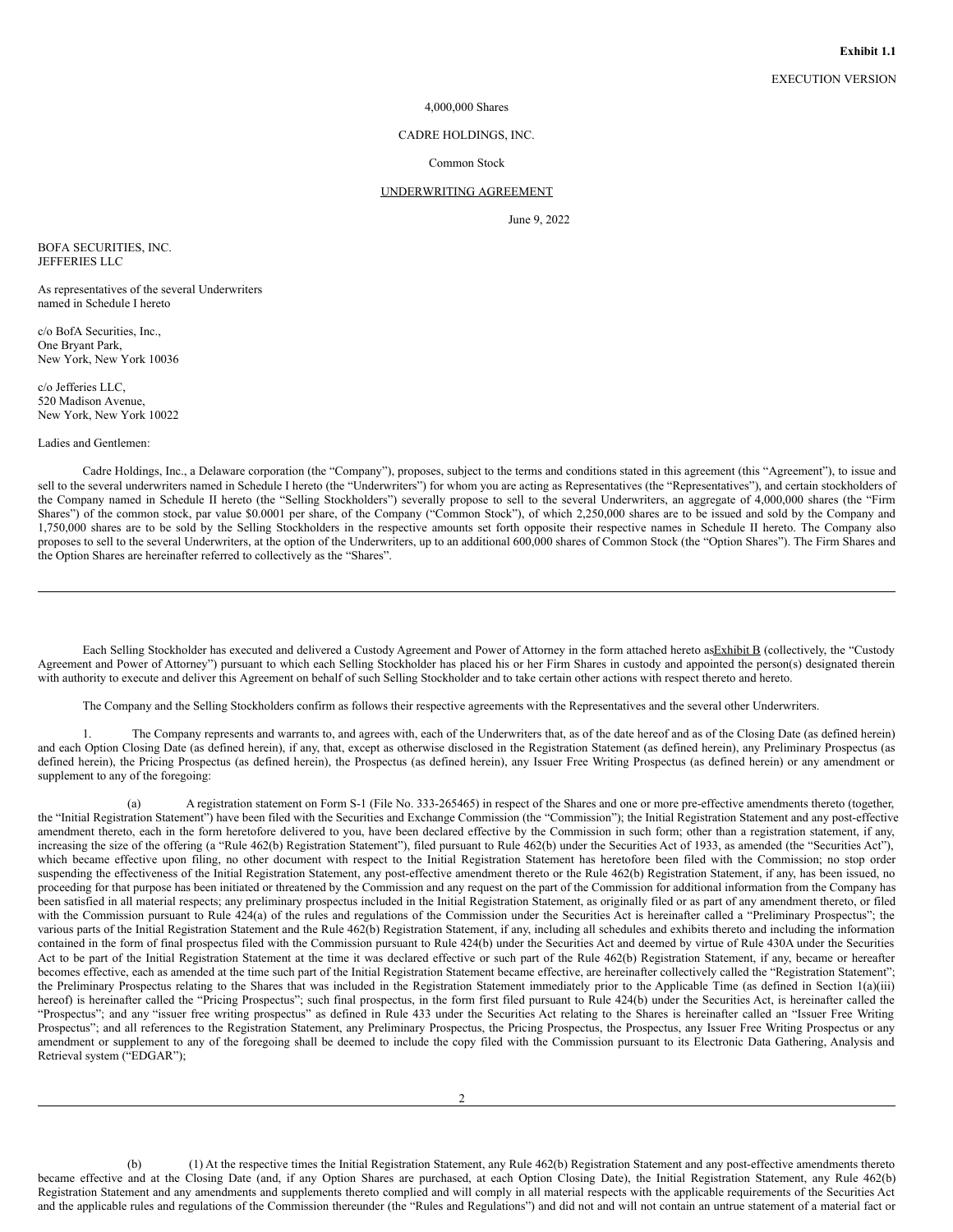omit to state a material fact required to be stated therein or necessary to make the statements therein not misleading, and (2) at the time the Prospectus or any amendments or supplements thereto were issued and at the Closing Date (and, if any Option Shares are purchased, at each Option Closing Date), neither the Prospectus nor any amendment or supplement thereto included or will include an untrue statement of a material fact or omitted or will omit to state a material fact necessary in order to make the statements therein, in the light of the circumstances under which they were made, not misleading; provided that the representations and warranties in clauses (1) and (2) above shall not apply to statements in or omissions from the Registration Statement or the Prospectus made in reliance upon and in material conformity with information furnished to the Company in writing by any Underwriter through the Representatives expressly for use in the Registration Statement or the Prospectus, it being understood and agreed that the only such information provided by any Underwriter is that described as such in Section 10(b) hereof (such information, the "Underwriter Information"). No order preventing or suspending the use of any Preliminary Prospectus, the Pricing Prospectus or any Issuer Free Writing Prospectus has been issued by the Commission. No document has been prepared or delivered in reliance on Rule 434 under the Securities Act;

Each Preliminary Prospectus, Pricing Prospectus, Issuer Free Writing Prospectus and the Prospectus filed as part of the Initial Registration Statement as originally filed or as part of any amendment thereto, or filed pursuant to Rule 424 under the Securities Act, complied when so filed in all material respects with the requirements of the Securities Act and the Rules and Regulations and each Preliminary Prospectus, Pricing Prospectus, Issuer Free Writing Prospectus and the Prospectus delivered to the Underwriters for use in connection with this offering was identical to the electronically transmitted copies thereof filed with the Commission pursuant to EDGAR, except to the extent permitted by Regulation S-T;

(c) For the purposes of this Agreement, the "Applicable Time" is 5:45 p.m. (Eastern time) on the date of this Agreement; the Pricing Prospectus as supplemented by the information listed on Schedule III(b) hereto, taken together (collectively, the "Pricing Disclosure Package") as of the Applicable Time, did not include any untrue statement of a material fact or omit to state any material fact necessary in order to make the statements therein, in the light of the circumstances under which they were made, not misleading; and each Issuer Free Writing Prospectus does not conflict with the information contained in the Registration Statement, the Pricing Prospectus or the Prospectus and each such Issuer Free Writing Prospectus, as supplemented by and taken together with the Pricing Disclosure Package as of the Applicable Time, did not include any untrue statement of a material fact or omit to state any material fact necessary in order to make the statements therein, in the light of the circumstances under which they were made, not misleading; provided, however, that this representation and warranty shall not apply to statements or omissions made in an Issuer Free Writing Prospectus in reliance upon and in material conformity with the Underwriter Information;

3

The Company has filed a registration statement pursuant to the Securities Exchange Act of 1934, as amended (the "Exchange Act"), to register the Common Stock, and such registration statement has been declared effective. At the time of filing the Initial Registration Statement the Company was not and is not an "ineligible issuer," as defined under Rule 405 under the Securities Act;

The Company has been duly incorporated and is validly existing as a corporation in good standing under the laws of the State of Delaware, with power and authority (corporate and other) to own, lease and operate its properties and conduct its business as described in the Pricing Prospectus and to enter into and perform its obligations under this Agreement, and has been duly qualified as a foreign corporation for the transaction of business and is in good standing under the laws of each other jurisdiction in which it owns or leases properties or conducts any business so as to require such qualification, except where the failure so to qualify or be in good standing would not have a material adverse effect on the Company and its Subsidiaries, considered as one enterprise;

Each subsidiary of the Company (each, a "Subsidiary") has been duly incorporated (or organized) and is validly existing as a corporation (or other organization) in good standing under the laws of the jurisdiction of its incorporation (or organization), with power and authority to own, lease and operate its properties and conduct its business as described in the Pricing Prospectus, and has been duly qualified as a foreign corporation (or other organization) for the transaction of business and is in good standing under the laws of each other jurisdiction in which its owns or leases properties or conducts any business so as to require such qualification, except where the failure so to qualify or be in good standing would not have a material adverse effect on the Company and the Subsidiaries, considered as one enterprise; all of the issued and outstanding capital stock (or other ownership interests) of each Subsidiary has been duly and validly authorized and issued, is fully paid and non-assessable and is owned by the Company, directly or through Subsidiaries, free and clear of any security interest, mortgage, pledge, lien, encumbrance, claim or equity;

(g) The Company has an authorized capitalization as set forth in the Pricing Prospectus, and all of the issued and outstanding shares of capital stock of the Company have been duly and validly authorized and issued, are fully paid and non-assessable and conform in all material respects to the descriptions thereof contained in the Pricing Prospectus; and none of the issued and outstanding shares of capital stock of the Company are subject to any preemptive or similar rights;

The Shares have been duly and validly authorized and, when issued and delivered to and paid for by the Underwriters in accordance with the terms of this Agreement, will be duly and validly issued and fully paid and non-assessable and will conform in all material respects to the descriptions thereof contained in the Prospectus; and the issuance of such Shares is not subject to any preemptive or similar rights;

4

(i) This Agreement has been duly authorized, executed and delivered by the Company;

(j) The issue and sale of the Shares, the execution of this Agreement by the Company and the compliance by the Company with all of the provisions of this Agreement and the consummation of the transactions herein contemplated will not (1) conflict with or result in a breach or violation of any of the terms or provisions of, or constitute a default under, any indenture, mortgage, deed of trust, loan agreement or other agreement or instrument to which the Company or any of the Subsidiaries is a party or by which the Company or any of the Subsidiaries is bound or to which any of the property or assets of the Company or any of the Subsidiaries is subject, (2) result in any violation of the provisions of the certificate or articles of incorporation or by-laws (or other organization documents) of the Company or any of the Subsidiaries or (3) result in a violation of any applicable statute or any applicable order, rule or regulation of any court or governmental agency or body having jurisdiction over the Company or any of the Subsidiaries or any of their properties, except in the case of (1) and (3) as would not have a material adverse effect on the general affairs, business, prospects, management, financial position, shareholders' equity or results of operations of the Company and the Subsidiaries, considered as one enterprise; and no consent, approval, authorization, order, registration or qualification of or with any such court or governmental agency or body is required for the issue and sale of the Shares or the consummation by the Company of the transactions contemplated by this Agreement, except the registration under the Securities Act of the Shares and such consents, approvals, authorizations, registrations or qualifications as may be required under state securities or Blue Sky laws in connection with the purchase and distribution of the Shares by the Underwriters, or where any failure to possess or any noncompliance would not, singly or in the aggregate, have a material adverse effect on the general affairs, business, prospects, management, financial position, shareholders' equity or results of operations of the Company and the Subsidiaries, considered as one enterprise;

(k) To the Company's knowledge, KPMG LLP, who have certified certain financial statements of the Company and the Subsidiaries, are independent public accountants as required by the Securities Act and the Rules and Regulations. The financial statements, together with related schedules and notes, included in the Registration Statement and the Pricing Prospectus comply in all material respects with the requirements of the Securities Act and present fairly the consolidated financial position, results of operations and changes in financial position of the Company and the Subsidiaries on the basis stated in the Registration Statement at the respective dates or for the respective periods to which they apply; such statements and related schedules and notes have been prepared in accordance with generally accepted accounting principles in the United States ("GAAP") consistently applied throughout the periods involved, except as disclosed therein (and except that unaudited financial statements may not contain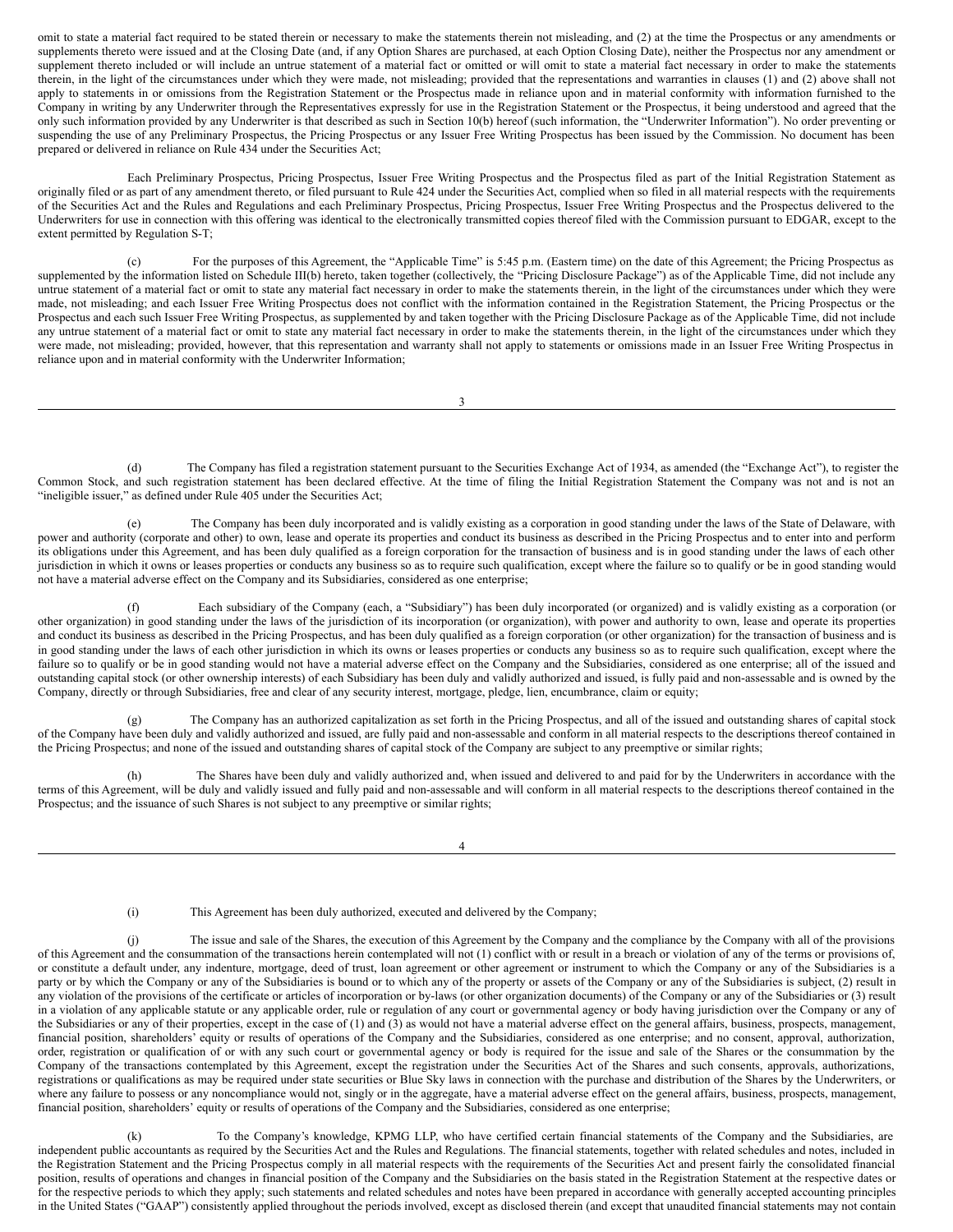certain disclosures and/or notes required by GAAP); and the summary financial data included in the Pricing Prospectus present fairly the information shown therein and have been applied on a basis consistent with that of the financial statements included in the Registration Statement. The interactive data in eXtensible Business Reporting Language included or incorporated by reference in the Registration Statement fairly presents the information called for in all material respects and has been prepared in accordance with the Commission's rules and guidelines applicable thereto;

5

Neither the Company nor any Subsidiary has sustained since the date of the latest audited financial statements included in the Pricing Prospectus any material loss or interference with its business from fire, explosion, flood or other calamity, whether or not covered by insurance, or from any labor dispute or court or governmental action, order or decree, otherwise than as set forth or contemplated in the Pricing Prospectus; and, since the respective dates as of which information is given in the Registration Statement and the Pricing Prospectus and except as disclosed or contemplated therein, (1) there has not been any change in the capital stock or long-term debt of the Company or any of the Subsidiaries, (2) there has not been any material adverse change, or any development involving a prospective material adverse change, in or affecting the general affairs, business, prospects, management, financial position, shareholders' equity or results of operations of the Company and the Subsidiaries, considered as one enterprise, and (3) there have been no transactions entered into by, and no obligations or liabilities, contingent or otherwise, incurred by the Company or any of the Subsidiaries, whether or not in the ordinary course of business, which are material to the Company and the Subsidiaries, considered as one enterprise;

(m) Neither the Company nor any of the Subsidiaries is (1) in violation of its certificate or articles of incorporation or bylaws (or other organization documents), (2) in violation of any law, ordinance, administrative or governmental rule or regulation applicable to the Company or any of the Subsidiaries, (3) in violation of any decree of any court or governmental agency or body having jurisdiction over the Company or any of the Subsidiaries, or (4) in default in the performance of any obligation, agreement or condition contained in any bond, debenture, note or any other evidence of indebtedness or in any agreement, indenture, lease or other instrument to which the Company or any of the Subsidiaries is a party or by which any of them or any of their respective properties may be bound, except, in the case of clauses (2), (3) and (4), where any such violation or default, individually or in the aggregate, would not have a material adverse effect on the general affairs, business, prospects, management, financial position, shareholders' equity or results of operations of the Company and the Subsidiaries, considered as one enterprise;

(n) Each of the Company and each Subsidiary has good and marketable title to all real and personal property owned by it that is necessary to its respective business, in each case free and clear of all liens, encumbrances and defects except such as are described in the Pricing Prospectus or such as do not materially affect the value of such property and do not materially interfere with the use made and proposed to be made of such property by the Company or any Subsidiary; and any real property and buildings held under lease by the Company or any Subsidiary are held under valid, subsisting and enforceable leases with such exceptions as are not material and do not unreasonably interfere with the use made and proposed to be made of such property and buildings by the Company or any Subsidiary;

(o) Other than as set forth in the Pricing Prospectus, there are no legal or governmental proceedings pending to which the Company or any of the Subsidiaries is a party or of which any property of the Company or any of the Subsidiaries is the subject which, if determined adversely to the Company or the Subsidiary, individually or in the aggregate, would have or may reasonably be expected to have a material adverse effect on the general affairs, business, prospects, management, financial position, shareholders' equity or results of operations of the Company and the Subsidiaries, considered as one enterprise, or would prevent or impair the consummation of the transactions contemplated by this Agreement, or which are required to be described in the Registration Statement or the Pricing Prospectus; and, to the Company's knowledge, no such proceedings are threatened or contemplated by governmental authorities or others;

6

(p) The Company and the Subsidiaries possess all permits, licenses, approvals, consents and other authorizations (collectively, "Permits") issued by the appropriate federal, state, local or foreign regulatory agencies or bodies necessary to conduct the businesses now operated by them; the Company and the Subsidiaries are in compliance with the terms and conditions of all such Permits and all of the Permits are valid and in full force and effect, except, in each case, where the failure so to comply or where the invalidity of such Permits or the failure of such Permits to be in full force and effect, individually or in the aggregate, would not have a material adverse effect on the general affairs, business, prospects, management, financial position, shareholders' equity or results of operations of the Company and the Subsidiaries, considered as one enterprise; and neither the Company nor any Subsidiary has received any notice of proceedings relating to the revocation or material modification of any such Permits;

(q) The Company and the Subsidiaries own or possess, or can acquire on reasonable terms, all licenses, inventions, copyrights, know-how (including trade secrets and other unpatented and/or unpatentable proprietary or confidential information, systems or procedures), trademarks, service marks and trade names, patents and patent rights (collectively "Intellectual Property") necessary to carrying on their businesses as described in the Pricing Prospectus, and neither the Company nor any Subsidiary has received any correspondence relating to any Intellectual Property or notice of infringement of or conflict with asserted rights of others with respect to any Intellectual Property which would render any Intellectual Property invalid or inadequate to protect the interest of the Company and the Subsidiaries and which infringement or conflict (if the subject of any unfavorable decision, ruling or finding) or invalidity or inadequacy, individually or in the aggregate, would have or may reasonably be expected to have a material adverse effect on the general affairs, business, prospects, management, financial position, shareholders' equity or results of operations of the Company and the Subsidiaries, considered as one enterprise;

(r) No material labor dispute with the employees of the Company or the Subsidiaries exists, or, to the knowledge of the Company, is imminent. The Company is not aware of any existing or imminent labor disturbance by the employees of any of its or any Subsidiary's principal suppliers, manufacturers, customers or contractors, which, individually or in the aggregate, may reasonably be expected to result in a material adverse effect on the general affairs, business, prospects, management, financial position, shareholders' equity or results of operations of the Company and the Subsidiaries, considered as one enterprise;

(s) The Company and the Subsidiaries are insured by insurers of recognized financial responsibility against such losses and risks and in such amounts as are prudent and customary in the businesses in which they are engaged; neither the Company nor any Subsidiary has been refused any insurance coverage sought or applied for; and the Company has no reason to believe that either it or any Subsidiary will not be able to renew its existing insurance coverage as and when such coverage expires or to obtain similar coverage from similar insurers as may be necessary to continue its business at a cost that would not have a material adverse effect on the Company and the Subsidiaries, considered as one enterprise;

The Company and each of its Subsidiaries have made and keep books, records and accounts, which, in reasonable detail, accurately and fairly reflect the transactions and dispositions of the assets of the Company and its Subsidiaries in all material respects. The Company maintains a system of internal accounting controls designed to provide reasonable assurance that regarding the reliability of financial reporting and the preparation of financial statements for external purposes in accordance with GAAP, and includes those policies and procedures that (1) pertain to the maintenance of records that in reasonable detail accurately and fairly reflect the transactions and dispositions of the assets of the Company and its Subsidiaries; (2) provide reasonable assurance that transactions are recorded as necessary to permit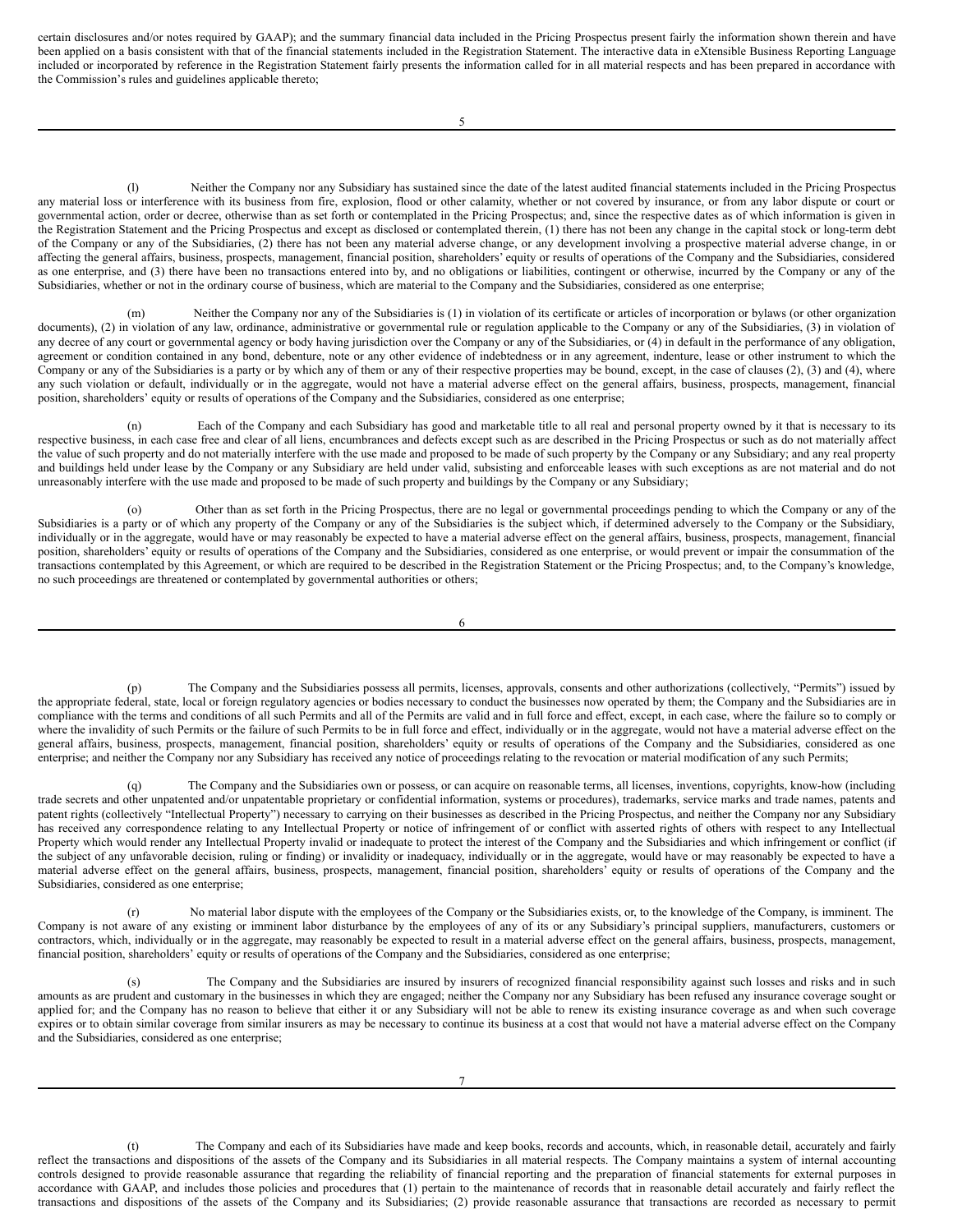preparation of financial statements in accordance with GAAP, and that receipts and expenditures of the Company and its Subsidiaries are being made only in accordance with authorizations of management and directors of the Company and its Subsidiaries; and (3) provide reasonable assurance regarding prevention or timely detection of unauthorized acquisition, use or disposition of the assets of the Company and its Subsidiaries that could have a material effect on the financial statements;

Since the date of the latest audited financial statements included in the Pricing Prospectus, (a) the Company has not been advised of (1) any significant deficiencies in the design or operation of internal controls that could adversely affect the ability of the Company and each of its Subsidiaries to record, process, summarize and report financial data, or any material weaknesses in internal controls and (2) any fraud, whether or not material, that involves management or other employees who have a significant role in the internal controls of the Company and each of its Subsidiaries, and (b) since that date, there has been no change in the Company's internal control over financial reporting that has materially affected, or is reasonably likely to materially affect, the Company's internal control over financial reporting;

(v) The Company maintains disclosure controls and procedures (as such term is defined in Rule 13a-15 (e) of the Exchange Act) that comply with the requirements of the Exchange Act in all material respects, and, to the knowledge of the Company, such disclosure controls and procedures are effective;

Subject to any permitted extensions, all United States federal income tax returns of the Company and the Subsidiaries required by law to be filed have been filed and all taxes shown by such returns or otherwise assessed, which are due and payable, have been paid, except assessments against which appeals have been or will be promptly taken and as to which adequate reserves have been provided, and except where the failure to do so would not reasonably be expected to have a material adverse effect on the general affairs, business, prospects, management, financial position, shareholders' equity or results of operations of the Company and the Subsidiaries, considered as one enterprise. Subject to any permitted extensions, the Company and the Subsidiaries have filed all other tax returns that are required to have been filed by them pursuant to applicable foreign, state, local or other law, except insofar as the failure to file such returns, individually or in the aggregate, would not result in a material adverse effect on the general affairs, business, prospects, management, financial position, shareholders' equity or results of operations of the Company and the Subsidiaries, considered as one enterprise, and have paid all taxes due pursuant to such returns or pursuant to any assessment received by the Company or any Subsidiary except for such taxes, if any, as are being contested in good faith and as to which adequate reserves have been provided. The charges, accruals and reserves on the books of the Company and the Subsidiaries in respect of any income and corporation tax liability for any years not finally determined are, to the knowledge of the Company, adequate to meet any assessments or reassessments for additional income tax for any years not finally determined;

8

(x) There are no statutes, regulations, documents or contracts of a character required to be described in the Registration Statement or the Pricing Prospectus or to be filed as an exhibit to the Registration Statement which are not described or filed as required;

(y) Neither the Company nor any of the Subsidiaries, to the Company's knowledge, (1) is in violation of any statute or any rule, regulation, decision or order of any governmental agency or body or any court, domestic or foreign, relating to the use, production, disposal or release of hazardous or toxic substances or relating to the protection or restoration of the environment or human exposure to hazardous or toxic substances (collectively, "environmental laws"), (2) owns or operates any real property contaminated with any substance that is subject to any environmental laws, or (3) is liable for any off-site disposal or contamination pursuant to any environmental laws, nor are the Company or any Subsidiaries subject to any claim relating to any environmental laws, which violation, contamination, liability or claim, individually or in the aggregate, in each case that would have a material adverse effect on the general affairs, business, prospects, management, financial position, shareholders' equity or results of operations of the Company and the Subsidiaries, considered as one enterprise; and the Company is not aware of any pending investigation which would lead to such a claim;

Each employee benefit plan, within the meaning of Section 3(3) of the Employee Retirement Income Security Act of 1974, as amended ("ERISA"), that is maintained, administered or contributed to by the Company or any Subsidiary for employees or former employees of the Company and its affiliates has been maintained in compliance with its terms and the requirements of any applicable statutes, orders, rules and regulations, including but not limited to ERISA and the Internal Revenue Code of 1986, as amended (the "Code"), except to the extent that failure to so comply, individually or in the aggregate, would not have a material adverse effect on the general affairs, business, prospects, management, financial position, shareholders' equity or results of operations of the Company and the Subsidiaries, considered as one enterprise. No prohibited transaction, to the knowledge of the Company, within the meaning of Section 406 of ERISA or Section 4975 of the Code has occurred with respect to any such plan excluding transactions effected pursuant to a statutory or administrative exemption;

(aa) Neither the Company nor any of its Subsidiaries or any director, officer, employee thereof, or, to the Company's knowledge, any agent, affiliate or representatives of the Company or any of its Subsidiaries, (1) used any corporate funds for any unlawful contribution, gift, entertainment or other unlawful expense relating to political activity; (2) made any direct or indirect unlawful payment to any foreign or domestic government official or employee (including any officer or employee of a government or government-owned or controlled entity or of a public international organization, or any person acting in an official capacity for on behalf of any of the foregoing, or any political party or party official or candidate for political office) from corporate funds, (3) violated or is in violation of any provision of the Foreign Corrupt Practices Act of 1977, as amended, or (4) made any bribe, unlawful rebate, payoff, influence payment, kickback or other unlawful payment or promise to pay;

9

(bb) The operations of the Company and its Subsidiaries are and have, to the Company's knowledge, been conducted at all times in material compliance with all applicable financial recordkeeping and reporting requirements, including those of the Bank Secrecy Act, as amended by Title III of the Uniting and Strengthening America by Providing Appropriate Tools Required to Intercept and Obstruct Terrorism Act of 2001 (USA PATRIOT Act), and the applicable anti-money laundering statutes of jurisdictions where the Company and its Subsidiaries conduct business, the applicable rules and regulations thereunder and any related or similar rules, regulations or applicable guidelines, issued, administered or enforced by any governmental or regulatory agency (collectively, the "Anti-Money Laundering Laws"), and no action, suit or proceeding by or before any court or governmental or regulatory agency, authority or body or any arbitrator involving the Company or any of its Subsidiaries with respect to the Anti-Money Laundering Laws is pending or, to the knowledge of the Company, threatened;

(cc) (1) Neither the Company nor any of its Subsidiaries or any director, officer, employee thereof, or, to the Company's knowledge, any agent, affiliate or representatives of the Company or any of its Subsidiaries, is an individual or entity ("Person") that is, or is owned or controlled by one or more Persons that are, (a) the target of any sanctions administered or enforced by the U.S. Department of Treasury's Office of Foreign Assets Control, the United Nations Security Council, the European Union, Her Majesty's Treasury or other relevant sanctions authority (collectively, "Sanctions"), or (b) located, organized or resident in a country or territory that is the target of Sanctions;

Unless authorized under the relevant Sanctions laws and regulations, the Company and its Subsidiaries will not, directly or indirectly, knowingly use the proceeds of the offering of the Shares, or knowingly lend, contribute or otherwise make available such proceeds to any subsidiary, joint venture partner or other Person, (a) to fund or facilitate any activities or business of or with any Person or in any country or territory that, at the time of such funding or facilitation, is the target of Sanctions; or (b) in any other manner that will result in a violation of Sanctions by any Person (including any Person participating in the offering pursuant to this Agreement, whether as underwriter, advisor, investor or otherwise);

(3) Neither the Company nor its Subsidiaries have knowingly engaged in, nor are now knowingly engaged in, and will not knowingly engage in, any dealings or transactions with any Person, or in any country or territory, that at the time of the dealing or transaction is or was the target of Sanctions unless authorized under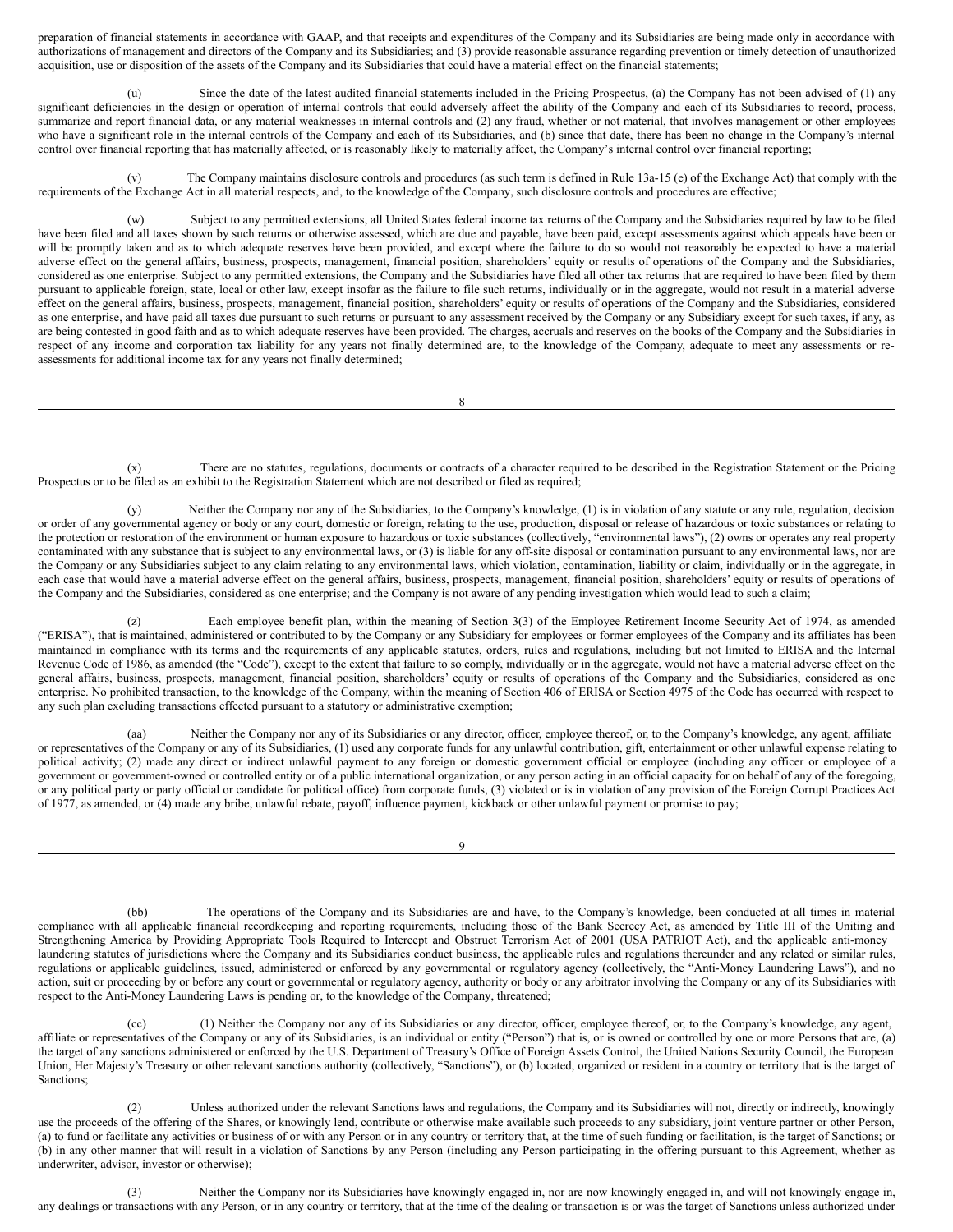the relevant Sanctions laws and regulations. The "target of Sanctions" means: (i) any country or territory that is the subject of country-wide or territory-wide sanctions, including as of the date of this Agreement, the so-called Donetsk People's Republic, the so-called Luhansk People's Republic, the Crimea region of Ukraine, Cuba, Iran, North Korea, and Syria; (ii) a Person that is on the list of Specially Designated Nationals and Blocked Persons published by the Department of Treasury's Office of Foreign Assets Control or any equivalent list of sanctioned persons issued by the United Nations Security Council, the European Union, and Her Majesty's Treasury; or (iii) a person or entity that is located in or organized under the laws of a country or territory that is identified as the subject of country-wide or territory wide sanction by the Department of Treasury's Office of Foreign Assets Control, the United Nations Security Council, the European Union, and Her Majesty's Treasury;

(dd) (1) The Company and each of its Subsidiaries have materially complied, and are presently in material compliance, with their privacy and security policies and with all privacy- and data security-related contractual obligations, laws and regulations regarding their collection, use, transfer, storage, protection, disposal or disclosure of personally identifiable information or any other information collected from or provided by third parties; (2) the Company and its Subsidiaries have taken commercially reasonable steps to protect the information technology and computer systems, networks, hardware, software, data and databases within the control of the Company or its Subsidiaries (including any such data and information of its customers, employees, suppliers, vendors and any third party data) (collectively, "IT Systems and Data"); (3) the Company and its Subsidiaries have used reasonable efforts to establish, and have established, commercially reasonable disaster recovery measures for their business, including, without limitation, for the IT Systems and Data and have implemented commercially reasonable controls, policies, procedures, and technological safeguards to maintain and protect the integrity, substantially continuous operation, redundancy and security of its IT Systems and Data reasonably consistent with generally adopted industry standards and practices, or as required by applicable regulatory standards and has complied in all material respects, and, to the Company's knowledge, are presently in compliance in all material respects, with all applicable laws or statutes and all applicable judgments, orders, rules and regulations of any governmental agency, and the Company's and its Subsidiaries' internal policies and contractual obligations relating to the privacy and security of IT Systems and Data and to the protection of such IT Systems and Data from unauthorized use, access, misappropriation or modification; and (4) to the Company's knowledge, there has been no security breach, attack, unauthorized access or disclosure, or other compromise of any such IT Systems and Data;

(ee) There is and has been no failure on the part of the Company or any of the Company's directors or officers, in their capacities as such, to comply with any applicable provision of the Sarbanes-Oxley Act of 2002 and the applicable rules and regulations promulgated in connection therewith, including Section 402 related to loans and Sections 302 and 906 related to certifications;

(ff) There are no persons with registration rights or other similar rights to have securities registered pursuant to the Registration Statement or otherwise registered by the Company under the Securities Act;

(gg) The Company is not and, after giving effect to the offering and sale of the Shares as contemplated herein and the application of the net proceeds therefrom as described in the Pricing Prospectus, will not be an "investment company", as such term is defined in the Investment Company Act of 1940, as amended (the "Investment Company Act");

(hh) The Company has not distributed and, prior to the later to occur of the Closing Date and completion of distribution of the Shares, will not distribute any offering materials in connection with the offering and sale of the Shares, other than the Pricing Prospectus, the Prospectus and, subject to compliance with Section 7 hereof, any Issuer Free Writing Prospectus; and the Company has not taken and will not take, directly or indirectly, any action designed to cause or result in, or which constitutes or would reasonably be expected to constitute, the stabilization or manipulation of the price of any security of the Company to facilitate the sale of the Shares;

11

(ii) The statistical and market and industry-related data included in the Pricing Prospectus and the Prospectus are based on or derived from sources which the Company believes to be reasonably reliable and accurate or represent in all material respects the Company's good faith estimates that are made on the basis of data derived from such sources, and the Company has obtained the written consent to the use of such data from sources to the extent required;

(jj) The audiovisual presentation made available to the public by the Company through http://www.netroadshow.com/ is a "bona fide electronic roadshow" for purposes of Rule 433(d)(8)(ii) of the Securities Act, and such presentation, together with the Pricing Prospectus, does not contain any untrue statement of material fact or omit to state a material fact necessary to make the statements therein, in light of the circumstances under which they were made, not misleading, except that the representations and warranties set forth in this paragraph do not apply to statements in or omissions from such presentation or Pricing Prospectus made in reliance upon and in material conformity with the Underwriter Information;

(kk) Any certificate signed by any officer of the Company delivered to the Underwriters or to counsel for the Underwriters shall be deemed a representation and warranty by and on behalf of the Company to the Underwriters as to the matters covered thereby, effective only as of the dates therein provided; and

(ll) Neither the Company nor any of its Subsidiaries has sent or received any written communication regarding termination of, or intent not to renew, any of the contracts or agreements referred to or described in the Pricing Disclosure Package or the Pricing Prospectus or the Prospectus, or referred to or described in, or filed as an exhibit to, the Registration Statement, and no such termination or non-renewal has been threatened by the Company or any of its Subsidiaries or, to the Company's knowledge, any other party to any such contract or agreement, except as would not have a material adverse effect.

Each Selling Stockholder, severally and not jointly, represents and warrants to, and agrees with, each of the Underwriters that, as of the date hereof and as of the Closing Date, that, except as otherwise disclosed in the Registration Statement, any Preliminary Prospectus, the Pricing Prospectus, the Prospectus, any Issuer Free Writing Prospectus or any amendment or supplement to any of the foregoing:

(a) Except (1) as will have been obtained at or prior to the Closing Date and (2) registration under the Securities Act of the Shares and such consents, approvals, authorizations, registrations or qualifications as may be required under the Blue Sky laws in connection with the purchase and distribution of the Shares by the Underwriters, all consents, approvals, authorizations and orders necessary for the execution and delivery by such Selling Stockholder of this Agreement, the Custody Agreement and the Power of Attorney and for the sale and delivery of the Shares to be sold by such Selling Stockholder hereunder, have been obtained; and such Selling Stockholder has full right, power and authority to enter into this Agreement, the Custody Agreement and the Power of Attorney and to sell, assign, transfer and deliver the Shares to be sold by such Selling Stockholder hereunder;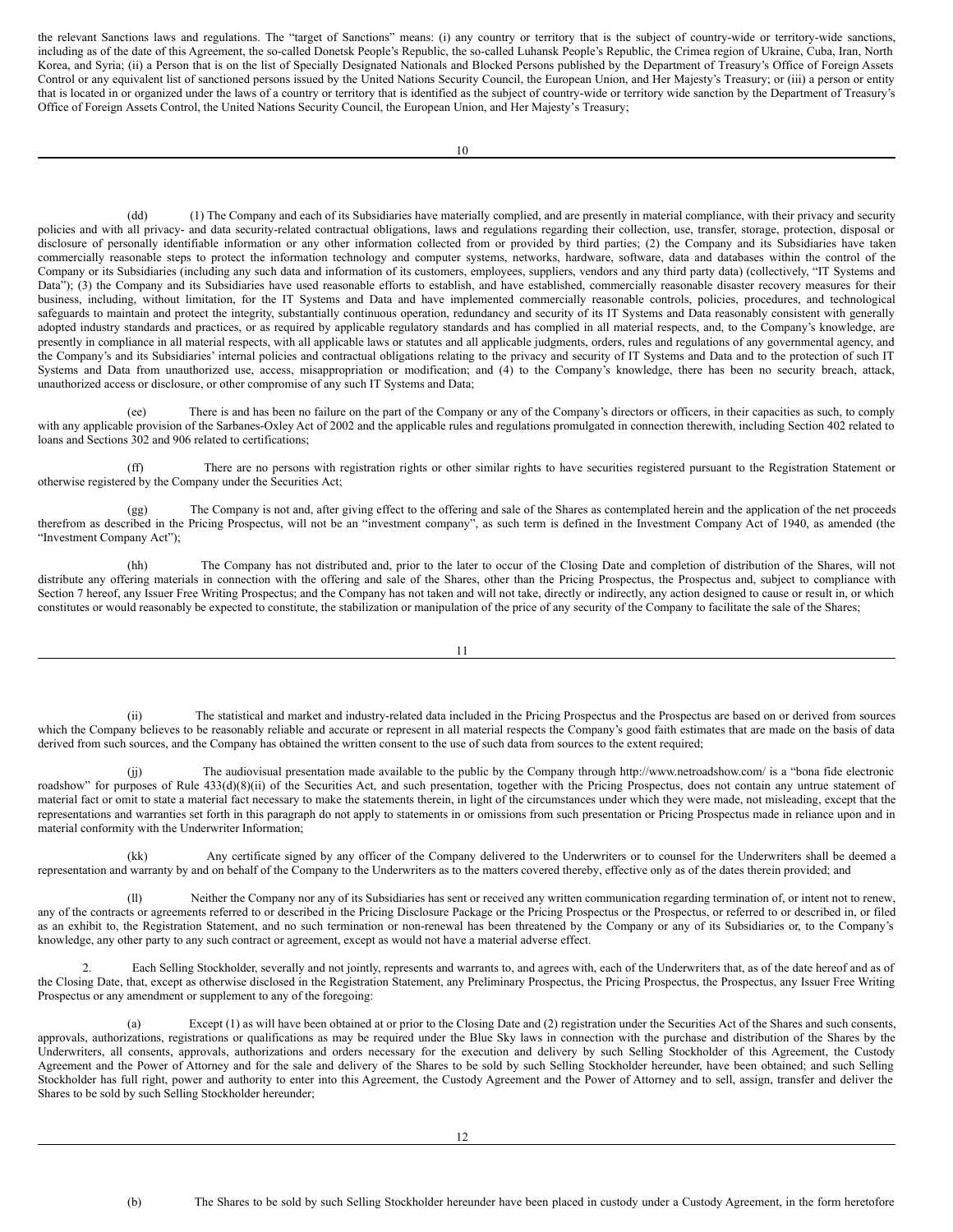furnished to you (the "Custody Agreement"), duly executed and delivered by such Selling Stockholder to American Stock Transfer and Trust Company, LLC, as custodian (the "Custodian"), and such Selling Stockholder has duly executed and delivered an Irrevocable Power of Attorney, in the form heretofore furnished to you (the "Power of Attorney"), appointing the persons indicated in Schedule II hereto, and each of them, as such Selling Stockholder's attorneys-in-fact (the "Attorneys-in-Fact") with authority to execute and deliver this Agreement on behalf of such Selling Stockholder, to determine the purchase price to be paid by the Underwriters to the Selling Stockholders as provided in Section 3 hereof, to authorize the delivery of the Shares to be sold by such Selling Stockholder hereunder and otherwise to act on behalf of such Selling Stockholder in connection with the transactions contemplated by this Agreement and the Custody Agreement;

(c) The Shares held in custody for such Selling Stockholder under the Custody Agreement are subject to the interests of the Underwriters hereunder; the arrangements made by such Selling Stockholder for such custody, and the appointment by such Selling Stockholder of the Attorneys-in-Fact by the Power of Attorney, are to that extent irrevocable; the obligations of the Selling Stockholders hereunder shall not be terminated by operation of law, whether by the death or incapacity of any individual Selling Stockholder or by the occurrence of any other event; if any individual Selling Stockholder or any such executor or trustee should die or become incapacitated, or if any other such event should occur, before the delivery of the Shares to be sold by such Selling Stockholder hereunder, the Shares to be sold by such Selling Stockholder hereunder shall be delivered by or on behalf of the Selling Stockholders in accordance with the terms and conditions of this Agreement and of the Custody Agreements; and actions taken by the Attorneys-in-Fact pursuant to the Powers of Attorney shall be as valid as if such death, incapacity or other event had not occurred, regardless of whether or not the Custodian, the Attorneys-in-Fact, or any of them, shall have received notice of such death, incapacity or other event;

(i) None of such Selling Stockholder, or any director or officer thereof, or, to such Selling Stockholder's knowledge, any employee, agent or controlled affiliate thereof, has taken any action in furtherance of an offer, payment, promise to pay, or authorization or approval of the payment, giving or receipt of money, property, gifts or anything else of value, directly or indirectly, to any government official, or to any person in violation of any applicable anti-bribery and anti-corruption laws; (ii) such Selling Stockholder has conducted its businesses in compliance with applicable anti-bribery and anti-corruption laws and has instituted and maintains policies and procedures reasonably designed to promote and achieve compliance with such laws and with the representations and warranties contained herein; and (iii) such Selling Stockholder will not use, directly or indirectly, the proceeds of the offering in furtherance of an offer, payment, promise to pay, or authorization of the payment or giving of money, or anything else of value, to any person in violation of any applicable anti-corruption laws;

(e) The operations of such Selling Stockholder are and have been conducted at all times in material compliance with all applicable Anti-Money Laundering Laws, and no action, suit or proceeding by or before any court or governmental or regulatory agency, authority or body or any arbitrator involving such Selling Stockholder with respect to the Anti-Money Laundering Laws is pending or, to the knowledge of such Selling Stockholder, threatened;

13

(f) Neither such Selling Stockholder nor any director or officer thereof, or, to such Selling Stockholder's knowledge, any employee, agent or controlled affiliate of such Selling Stockholder, is a Person that is, or is owned or controlled by one or more Persons that are, (a) the target of any Sanctions, or (b) located, organized or resident in a country or territory that is the target of Sanctions;

Such Selling Stockholder has not knowingly engaged in, nor is now knowingly engaged in, and will not knowingly engage in, any dealings or transactions with any Person, or in any country or territory, that at the time of the dealing or transaction is or was the target of Sanctions unless authorized under the relevant Sanctions laws and regulations. The "target of Sanctions" means: (i) any country or territory that is the subject of country-wide or territory-wide sanctions, including as of the date of this Agreement, the so-called Donetsk People's Republic, the so-called Luhansk People's Republic, the Crimea region of Ukraine, Cuba, Iran, North Korea, and Syria; (ii) a Person that is on the list of Specially Designated Nationals and Blocked Persons published by the Department of Treasury's Office of Foreign Assets Control or any equivalent list of sanctioned persons issued by the United Nations Security Council, the European Union, and Her Majesty's Treasury; or (iii) a person or entity that is located in or organized under the laws of a country or territory that is identified as the subject of country-wide or territory wide sanction by the Department of Treasury's Office of Foreign Assets Control, the United Nations Security Council, the European Union, and Her Majesty's Treasury;

(h) Such Selling Stockholder will not directly or indirectly use the proceeds of the offering of the Shares hereunder, or lend, contribute or otherwise make available such proceeds to any person or entity (i) to fund or facilitate any activities of or business with any person, or in any country or territory, that, at the time of such funding, is the subject or the target of Sanctions, or in any other manner that will result in a violation by any person (including any person participating in the transaction, whether as underwriter, advisor, investor or otherwise) of Sanctions, or (ii) in furtherance of an offer, payment, promise to pay, or authorization of the payment or giving of money, or anything else of value, to any person in violation of any Anti-Money Laundering Laws or any applicable anti-bribery or anti-corruption laws;

(i) On or prior to the date of the Prospectus, such Selling Stockholder has, directly or through his or her Attorney-in-Fact, executed and delivered to the Underwriters a lock-up agreement substantially in the form of Exhibit A hereto;

(j) Such Selling Stockholder, if not an individual, has been duly incorporated (or organized) and is validly existing as a corporation (or other organization) in good standing under the laws of its jurisdiction (or organization);

14

The sale of the Shares to be sold by such Selling Stockholder hereunder, the execution of this Agreement, the Custody Agreement and the Power of Attorney by such Selling Stockholder and the compliance by such Selling Stockholder with all of the provisions of this Agreement, the Custody Agreement and the Power of Attorney and the consummation of the transactions herein and therein contemplated will not (1) conflict with or result in a breach or violation of any of the terms or provisions of, or constitute a default under, any indenture, mortgage, deed of trust, loan agreement or other agreement or instrument to which such Selling Stockholder is a party or by which such Selling Stockholder is bound or to which any of the property or assets of such Selling Stockholder is subject, (2) result in any violation of the provisions of the certificate or articles of incorporation or by-laws (or other organization documents) of such Selling Stockholder, if such Selling Stockholder is not an individual, or (3) result in a violation of any applicable statute or any applicable order, rule or regulation of any court or governmental agency or body having jurisdiction over such Selling Stockholder or any of its properties; and no consent, approval, authorization, order, registration or qualification of or with any such court or governmental agency or body is required for the sale of the Shares to be sold by such Selling Stockholder hereunder or the consummation by such Selling Stockholder of the transactions contemplated by this Agreement, the Custody Agreement and the Power of Attorney, except the registration under the Securities Act of the Shares and such consents, approvals, authorizations, registrations or qualifications as may be required under state securities or Blue Sky laws in connection with the purchase and distribution of the Shares by the Underwriters;

Other than as disclosed in writing to the Underwriters prior to the date hereof, there are no affiliations or associations between any member of FINRA "participating in the offering" and such Selling Stockholder, and none of the proceeds received by such Selling Stockholder from the sale of the Shares to be sold by such Selling Stockholder hereunder will be paid to a member of FINRA "participating in the offering" or any affiliate of (or person "associated with"), as such terms are used in the rules of FINRA, such member;

Such Selling Stockholder has, and immediately prior to the Closing Date will have, good and valid title to the Shares to be sold by such Selling Stockholder hereunder on such date free and clear of all liens, encumbrances, equities or claims; and, upon delivery of such Shares and payment therefor pursuant hereto, good and valid title to such Shares, free and clear of all liens, encumbrances, equities or claims, will pass to the several Underwriters;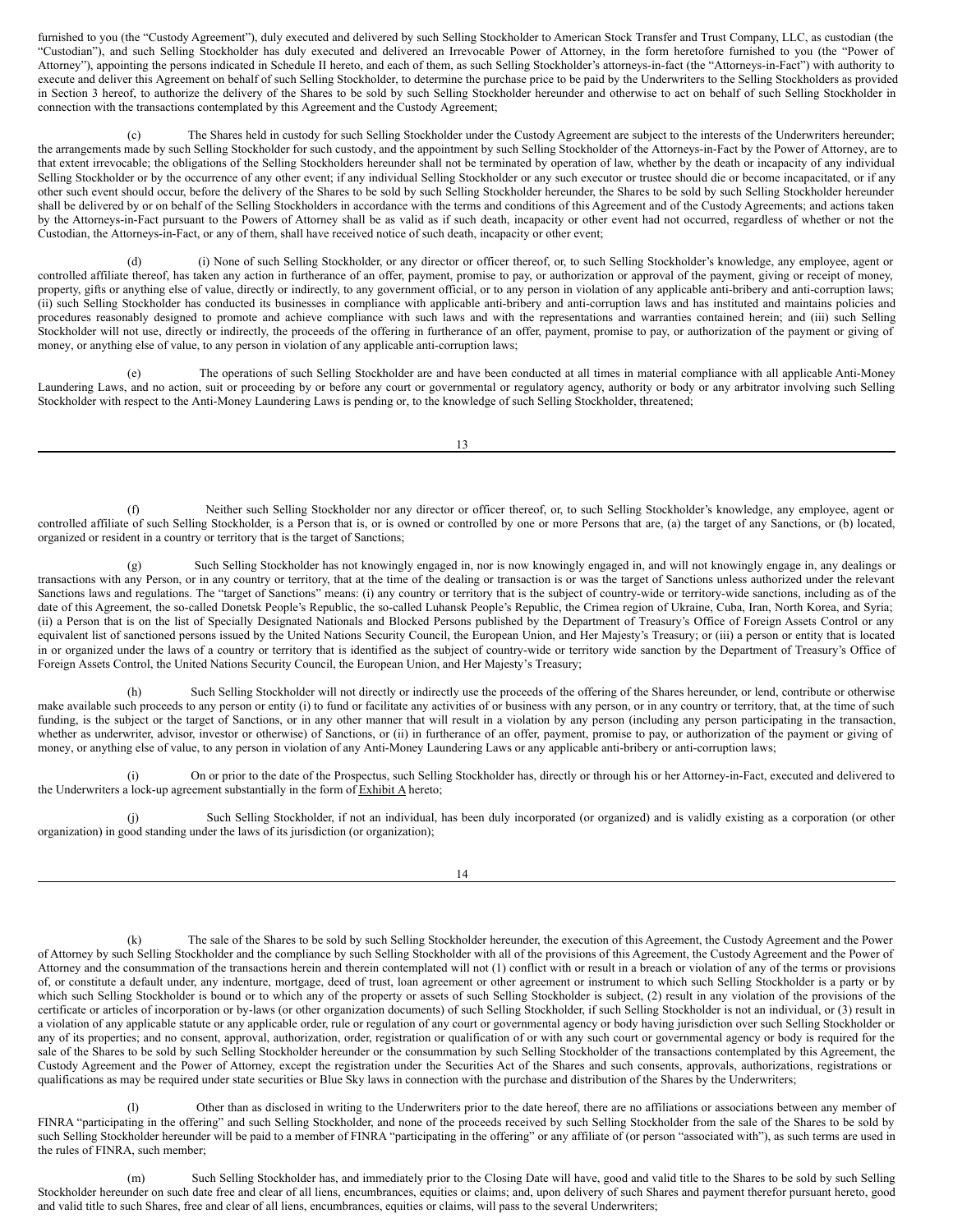(n) Upon (a) payment of the purchase price for the Shares to be sold or delivered in satisfaction of the sale by such Selling Stockholder pursuant to this Agreement (assuming such payment constitutes "value" as such term is used in Section 8-303 of the UCC), (b) delivery of such Shares, as directed by the Underwriters, to Cede & Co. ("Cede") or such other nominee as may be designated by The Depository Trust Company ("DTC") (unless delivery of such Shares is unnecessary because such Shares are already in possession of, or registered on the Company's share registry in the name of, Cede or such nominee), (c) registration of such Shares in the name of Cede or such other nominee (and the crediting of such Shares on the books of DTC to securities account (within the meaning of Section 8-501(a) of the Uniform Commercial Code then in effect in the State of New York ("UCC")) of the Underwriters (assuming that neither DTC nor the Underwriters have notice of any "adverse claim," within the meaning of Section 8-105 of the UCC), and (d) the crediting of such Shares on the records of DTC to a security account in the name of the Underwriters (assuming that the Underwriters do not have notice of any adverse claim (as such phrase is defined in Section 8-105 of the UCC) to such Shares or any security entitlement in respect thereof), (A) under Section 8- 501 of the UCC, the Underwriters will acquire a valid "security entitlement" in respect of such Shares and (B) to the extent governed by Article 8 of the UCC, no action (whether framed in conversion, replevin, constructive trust, equitable lien, or other theory) based on any "adverse claim," within the meaning of Section 8-102 of the UCC, to such Shares may be asserted against the Underwriters with respect to such security entitlement; for purposes of this representation, such Selling Stockholder may assume that when such payment, delivery (if necessary), registration (if necessary) and crediting occur, (I) the registration of such Shares in the name of Cede or another nominee designated by DTC, on the Company's share registry will be in accordance with its Certificate of Incorporation, Bylaws and applicable law, (II) DTC will be registered as a "clearing corporation," within the meaning of Section 8-102 of the UCC, (III) an appropriate entry to the account of the Underwriters on the records of DTC will have been made pursuant to the UCC, (IV) to the extent DTC, or any other securities intermediary which acts as "clearing corporation" with respect to the Shares, maintains any "financial asset" (as defined in Section 8-102(a)(9) of the UCC) in a clearing corporation pursuant to Section 8-111 of the UCC, the rules of such clearing corporation may affect the rights of DTC or such securities intermediaries and the ownership interest of the Underwriters, (V) claims of creditors of DTC or any other securities intermediary or clearing corporation may be given priority to the extent set forth in Section 8-511(b) and 8-511(c) of the UCC and (VI) if at any time DTC or other securities intermediary does not have sufficient Shares to satisfy claims of all of its entitlement holders with respect thereto then all holders will share pro rata in the Shares then held by DTC or such securities intermediary;

15

(o) Such Selling Stockholder has not taken and will not take, directly or indirectly, any action designed to cause or result in, or which constitutes or might reasonably be expected to constitute, the stabilization or manipulation of the price of any security of the Company to facilitate the sale or resale of the Shares;

(p) There are no legal or governmental proceedings pending to which such Selling Stockholder is a party or of which any property of such Selling Stockholder is the subject which, if determined adversely to such Selling Stockholder, individually or in the aggregate, would prevent or impair the consummation of the transactions contemplated by this Agreement;

(q) The sale of shares by such Selling Stockholder pursuant to this Agreement is not prompted by any material information concerning the Company or any Subsidiary that is not set forth in the Registration Statement, any Preliminary Prospectus, the Pricing Prospectus, the Prospectus and any Issuer Free Writing Prospectus;

(r) To the extent that any statements or omissions made in the Registration Statement, any Preliminary Prospectus, the Prospectus or any amendment or supplement thereto are made in reliance upon and in conformity with written information furnished to the Company by such Selling Stockholder expressly for use therein (which information is limited to and consists only of (A) the legal name, address and the number of common shares owned by each Selling Stockholder before and after the offering and (B) the other information with respect to each Selling Stockholder, which appears in the table (and corresponding footnotes) under the caption "Principal and Selling Stockholders") (such information, the "Selling Stockholder Information"), such Registration Statement and Preliminary Prospectus did, and the Prospectus and any further amendments or supplements to the Registration Statement and the Prospectus will, when they become effective or are filed with the Commission, as the case may be, conform in all material respects to the requirements of the Act and the rules and regulations of the Commission thereunder and not contain any untrue statement of a material fact or omit to state any material fact required to be stated therein or necessary to make the statements therein not misleading;

16

(s) Such Selling Stockholder has not distributed and will not distribute any prospectus or other offering written materials in connection with the offering and sale of the Shares as contemplated hereunder (other than through the Underwriters);

(t) Except as disclosed in the Prospectus, there are no contracts, agreements or understandings (other than this Agreement) between such Selling Stockholder and any person that would give rise to a valid claim against the Underwriter for a brokerage commission, finder's fee or other like payment in connection with the sale of the Shares; and

(u) In order to document the Underwriters' compliance with the reporting and withholding provisions of the Tax Equity and Fiscal Responsibility Act of 1982 with respect to the transactions herein contemplated, such Selling Stockholder will deliver to you prior to or at the Closing Date a properly completed and executed United States Treasury Department Form W-9 (or other applicable form or statement specified by Treasury Department regulations in lieu thereof).

Subject to the terms and conditions herein set forth, (a) the Company and each Selling Stockholder agree, severally and not jointly, to sell to each of the Underwriters, and each of the Underwriters agrees, severally and not jointly, to purchase from each of the Company and each Selling Stockholder, at a purchase price per share of \$22.09 (the "Purchase Price"), the number of Firm Shares (to be adjusted by you so as to eliminate fractional shares) determined by multiplying the aggregate number of Firm Shares to be sold by the Company or such Selling Stockholder in Schedule II hereto by a fraction, the numerator of which is the aggregate number of Firm Shares to be purchased by such Underwriter as set forth opposite the name of such Underwriter in Schedule I hereto and the denominator of which is the aggregate number of Firm Shares to be purchased by all of the Underwriters from the Company and each Selling Stockholder hereunder and (b) in the event and to the extent that the Underwriters shall exercise the election to purchase Option Shares as provided below, the Company agrees to sell to each of the Underwriters, and each of the Underwriters agrees, severally and not jointly, to purchase from the Company, at the Purchase Price less an amount per share equal to any dividends or distributions declared by the Company and payable on the Firm Shares but not payable on the Option Shares, the number of Option Shares (to be adjusted by you so as to eliminate fractional shares) determined by multiplying (x) the number of Option Shares as to which such election shall have been exercised by (y) the fraction set forth in clause (a) above.

The Company hereby grants to the Underwriters the right to purchase at their election up to 600,000 Option Shares, at the Purchase Price less an amount per share equal to any dividends or distributions declared by the Company and payable on the Firm Shares but not payable on the Option Shares. The Underwriters may exercise their option to acquire Option Shares in whole or in part from time to time only by written notice from the Representatives to the Company, given within a period of 30 calendar days after the date of this Agreement and setting forth the aggregate number of Option Shares to be purchased and the date on which such Option Shares are to be delivered, as determined by the Representatives but in no event earlier than the Closing Date or, unless the Representatives and the Company otherwise agree in writing, earlier than two or later than ten business days after the date of such notice.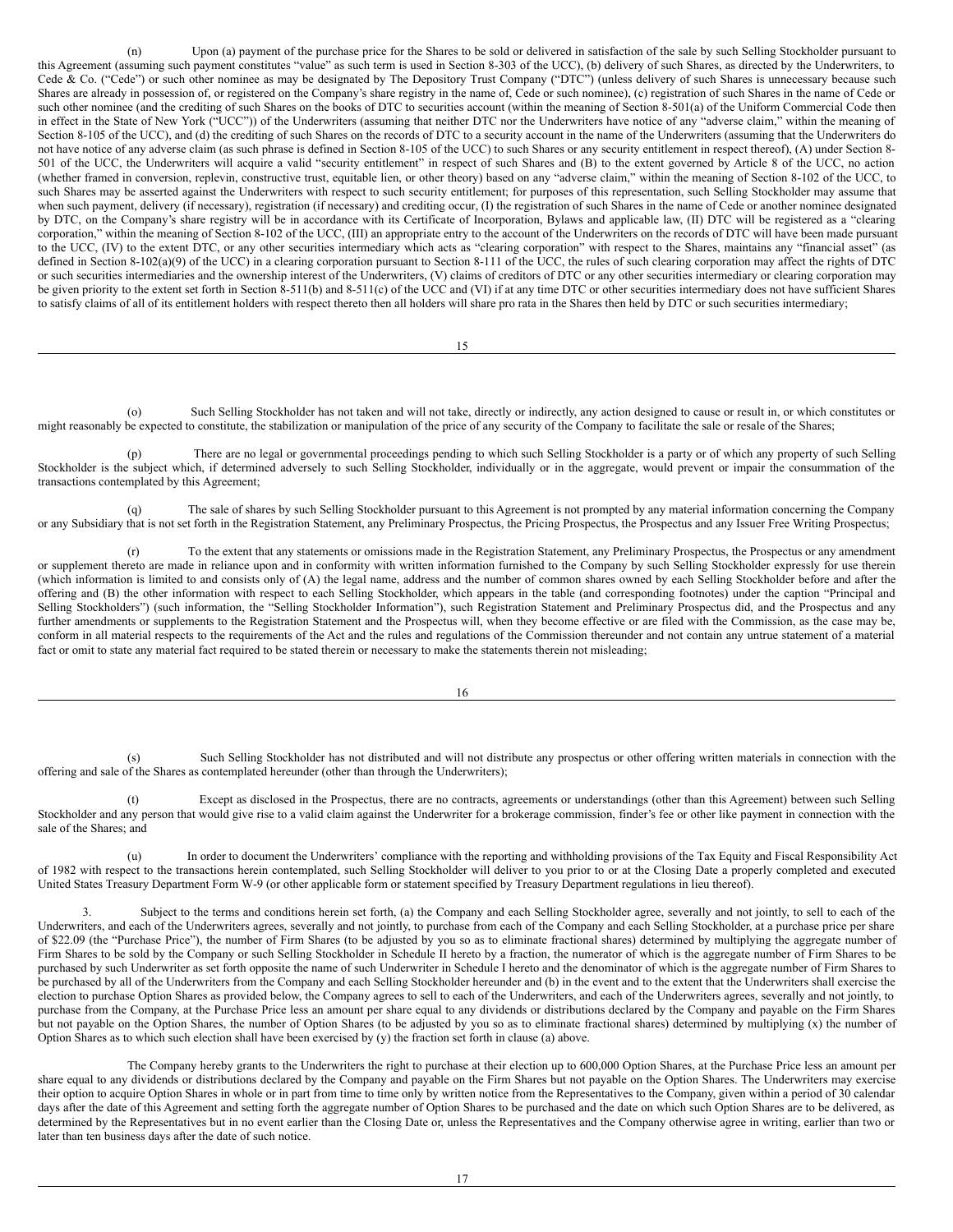4. It is understood that the several Underwriters propose to offer the Firm Shares for sale to the public upon the terms and conditions set forth in the Prospectus.

5. The Company and the Custodian will deliver the Firm Shares to the Representatives through the facilities of the Depository Trust Company ("DTC") for the accounts of the Underwriters, against payment of the purchase price therefor in Federal (same day) funds by official bank check or checks or wire transfer drawn to the order of the Company, in the case of Firm Shares sold by the Company, and to or on behalf of the Selling Stockholders, pro rata based on the number of Firm Shares sold by each of them, under instructions from the Custodian, in the case of Firm Shares sold by the Selling Stockholders, at the office of Sullivan & Cromwell LLP, 125 Broad Street, New York, New York 10004, at 10:00 A.M., New York time, on June 14, 2022, or at such other time not later than seven full business days thereafter as Representatives and the Company determine, such time being herein referred to as the "Closing Date". For purposes of Rule 15c6-1 under the Exchange Act, the Closing Date (if later than the otherwise applicable settlement date) shall be the settlement date for payment of funds and delivery of securities for all the Firm Shares. The Firm Shares so to be delivered will be in definitive or book-entry form, in such denominations and registered in such names as the Representatives request and the certificates, if any, representing the Firm Shares will be made available for checking and packaging at the above office of Sullivan & Cromwell LLP at least 24 hours prior to the Closing Date.

Each time for the delivery of and payment for the Option Shares, being herein referred to as an "Option Closing Date", which may be the Closing Date, shall be determined by the Representatives as provided above. The Company will deliver the Option Shares being purchased on each Option Closing Date to the Representatives through the facilities of DTC for the accounts of the Underwriters, against payment of the purchase price therefor in Federal (same day) funds by official bank check or checks or wire transfer drawn to the order of the Company, at the above office of Sullivan & Cromwell LLP, at 10:00 A.M., New York time on the applicable Option Closing Date. The Option Shares so to be delivered will be in definitive or book-entry form, in such denominations and registered in such names as the Representatives request and the certificates, if any, representing the Option Shares will be made available for checking and packaging at the above office of Sullivan & Cromwell LLP at least 24 hours prior to such Option Closing Date.

# 6. The Company covenants and agrees with each of the Underwriters as follows:

(a) The Company, subject to Section 6(b), will comply with the requirements of Rule 430A under the Securities Act, and will notify the Representatives immediately, and confirm the notice in writing (which may occur by email), (i) when any post-effective amendment to the Registration Statement shall become effective, or any supplement to the Prospectus or any amended prospectus shall have been filed, to furnish the Representatives with copies thereof, and to file promptly all material required to be filed by the Company with the Commission pursuant to Rule 433(d) under the Securities Act, (ii) of the receipt of any comments from the Commission, (iii) of any request by the Commission for any amendment to the Registration Statement or any amendment or supplement to the Prospectus or for additional information, (iv) of the issuance by the Commission of any stop order suspending the effectiveness of the Registration Statement or of any order preventing or suspending the use of any Preliminary Prospectus, or of the suspension of the qualification of the Shares for offering or sale in any jurisdiction, or of the initiation or threatening of any proceedings for any of such purposes; and (v) if the Company ceases to be an Emerging Growth Company at any time prior to the later of (A) completion of the distribution of the Shares within the meaning of the Securities Act and (B) completion of the 180-day restricted period referred to in Section 6(j) hereof. The Company will promptly effect the filings necessary pursuant to Rule 424(b) under the Securities Act and will take such steps as it deems necessary to ascertain promptly whether the form of prospectus transmitted for filing under Rule 424(b) was received for filing by the Commission and, in the event that it was not, it will promptly file such prospectus. The Company will make every reasonable effort to prevent the issuance of any stop order and, if any stop order is issued, to obtain the lifting thereof at the earliest possible moment.

18

(b) The Company will give the Representatives notice of its intention to file any amendment to the Registration Statement (including any filing under Rule 462(b) under the Securities Act), or any amendment, supplement or revision to the Prospectus, or any Issuer Free Writing Prospectus, will furnish the Representatives with copies of any such documents a reasonable amount of time prior to such proposed filing or use, as the case may be, and will not file or use any such document to which the Representatives or counsel for the Underwriters shall reasonably object.

(c) The Company will use its best efforts to qualify the Shares for offering and sale under the securities laws of such jurisdictions as you may reasonably request and to comply with such laws so as to permit the continuance of sales and dealings therein in such jurisdictions for as long as may be necessary to complete the distribution of the Shares, provided that nothing in this Section 6(c) shall require the Company to qualify as a foreign corporation in any jurisdiction in which it is not already so qualified, or to file a general consent to service of process in any jurisdiction.

(d) The Company has furnished or will upon written request deliver to the Representatives, without charge, two signed copies of the Initial Registration Statement as originally filed, any Rule 462(b) Registration Statement and of each amendment to each (including exhibits filed therewith or incorporated by reference therein) and signed copies of all consents and certificates of experts, and will also, upon your request, deliver to the Representatives, without charge, a conformed copy of the Registration Statement as originally filed and of each amendment thereto (without exhibits) for each of the Underwriters. The copies of the Registration Statement and each amendment thereto furnished to the Underwriters will be identical to the electronically transmitted copies thereof filed with the Commission pursuant to EDGAR, except to the extent permitted by Regulation S-T.

(e) The Company has delivered to each Underwriter, without charge, as many written and electronic copies of each Preliminary Prospectus as such Underwriter reasonably requested, and the Company hereby consents to the use of such copies for purposes permitted by the Securities Act. The Company will furnish to each Underwriter, without charge, prior to 5:00 P.M. (New York City time) on the business day next succeeding the date of this Agreement and from time to time thereafter during the period when the Prospectus is required to be delivered in connection with sales of the Shares under the Securities Act or the Exchange Act or in lieu thereof, the notice referred to in Rule 173(a) under the Securities Act, such number of written and electronic copies of the Prospectus (as amended or supplemented) as such Underwriter may reasonably request. The Prospectus and any amendments or supplements thereto furnished to the Underwriters will be identical to the electronically transmitted copies thereof filed with the Commission pursuant to EDGAR, except to the extent permitted by Regulation S-T.

19

The Company will comply with the Securities Act and the Rules and Regulations so as to permit the completion of the distribution of the Shares as contemplated in this Agreement and in the Prospectus. If at any time when, in the opinion of counsel for the Underwriters, a prospectus is required to be delivered in connection with sales of the Shares under the Securities Act or the Exchange Act (or in lieu thereof, the notice referred to in Rule 173(a) under the Securities Act), any event shall occur or condition shall exist as a result of which it is necessary, in the reasonable opinion of counsel for the Underwriters or for the Company, to amend the Registration Statement or amend or supplement the Prospectus in order that the Prospectus will not include any untrue statements of a material fact or omit to state a material fact necessary in order to make the statements therein not misleading in the light of the circumstances existing at the time it (or in lieu thereof, the notice referred to in Rule 173(a) under the Securities Act) is delivered to a purchaser, or if it shall be necessary, in the reasonable opinion of either such counsel, at any such time to amend the Registration Statement or amend or supplement the Prospectus in order to comply with the requirements of the Securities Act or the Rules and Regulations, the Company will promptly prepare and file with the Commission, subject to Section 6(b), such amendment or supplement as may be necessary to correct such statement or omission or to make the Registration Statement or the Prospectus comply with such requirements, and the Company will furnish to the Underwriters such number of written and electronic copies of such amendment or supplement as the Underwriters may reasonably request. The Company will provide the Representatives with notice of the occurrence of any event of which the Company is aware during the period specified above that may give rise to the need to amend or supplement the Registration Statement or the Prospectus as provided in the preceding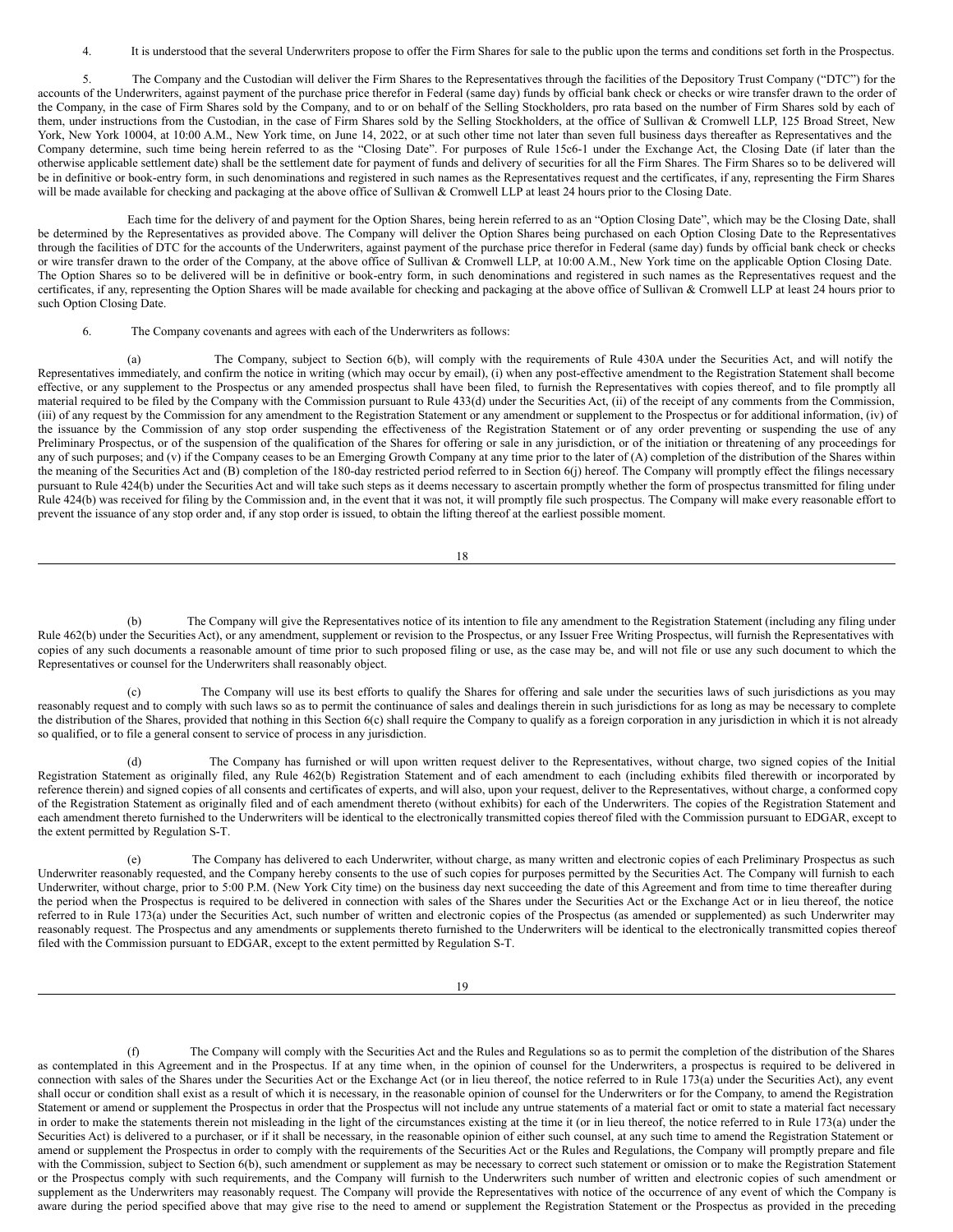#### <span id="page-10-0"></span>sentence promptly after the occurrence of such event.

(g) The Company will make generally available (within the meaning of Section 11(a) of the Securities Act) to its security holders and to the Representatives as soon as practicable, but not later than 45 days after the end of its fiscal quarter in which the first anniversary date of the effective date of the Registration Statement occurs, an earnings statement (in form complying with the provisions of Rule 158 under the Securities Act) covering a period of at least twelve consecutive months beginning after the effective date of the Registration Statement.

(h) The Company will use the net proceeds received by it from the sale of the Shares in the manner specified in the Pricing Prospectus under the heading "Use of Proceeds".

(i) The Company will use commercially reasonable efforts to effect the listing of the Shares and to maintain the listing of the Common Stock (including the Shares) on the New York Stock Exchange.

20

During a period of 180 days from the date of the Prospectus, and except as otherwise provided in any "lock-up" agreement, the Company will not, without the prior written consent of BofA Securities, Inc., (i) offer, pledge, sell, contract to sell, sell any option or contract to purchase, purchase any option or contract to sell, grant any option, right or warrant to purchase, lend or otherwise transfer or dispose of, directly or indirectly, or file with the Commission a registration statement under the Act relating to, any Common Stock or any securities convertible into or exercisable or exchangeable for Common Stock or (ii) enter into any swap or other agreement that transfers, in whole or in part, any of the economic consequences of ownership of Common Stock, whether any such transaction described in clause (i) or (ii) above is to be settled by delivery of Common Stock or such other securities, in cash or otherwise, other than (1) the Shares to be sold hereunder, (2) the issuance of options to acquire shares of Common Stock granted pursuant to the Company's benefit plans existing on the date hereof that are referred to in the Prospectus, as such plans may be amended, (3) the issuance of shares of Common Stock upon the exercise of any such options or (4) the issuance of shares of Common Stock in connection with one or more acquisitions and the filing of one or more registration statements on Form S-4 with respect to securities of the Company to be issued in connection with an acquisition; provided that the number of shares of Common Stock issued and registered pursuant to clause (4) does not exceed 5% of the number of shares of Common Stock outstanding immediately after the offering of the Shares pursuant to this Agreement.

The Company, during the period when the Prospectus is required to be delivered in connection with sales of the Shares under the Securities Act or the Exchange Act (or in lieu thereof, the notice referred to in Rule 173(a) under the Securities Act), will file all documents required to be filed with the Commission pursuant to the Exchange Act within the time periods required by the Exchange Act and the applicable rules and regulations of the Commission thereunder.

(l) The Company will file with the Commission such information on Form 10-Q or Form 10-K as may be required pursuant to Rule 463 under the Securities Act.

(m) During a period of five years from the effective date of the Registration Statement, the Company will furnish to you copies of all reports or other communications (financial or other) furnished to shareholders generally, and to deliver to you as soon as they are disseminated, copies of any reports and financial statements furnished to or filed with the Commission or any national securities exchange on which any class of securities of the Company is listed. Notwithstanding anything to the contrary otherwise provided in this Agreement, the Company shall not be required to furnish any document whatsoever to the extent such document is available on EDGAR.

(n) If the Company elects to rely upon Rule 462(b) under the Securities Act, the Company will file a Rule 462(b) Registration Statement with the Commission in compliance with Rule 462(b) by 10:00 P.M., Washington, D.C. time, on the date of this Agreement, and at the time of filing either to pay to the Commission the filing fee for the Rule 462(b) Registration Statement or to give irrevocable instructions for the payment of such fee pursuant to Rule 111(b) under the Securities Act.

21

(o) If so requested by the Representatives, the Company shall cause to be prepared and delivered, at its expense, within one business day from the effective date of this Agreement, to the Representatives an "electronic Prospectus" to be used by the Underwriters in connection with the offering and sale of the Shares. As used herein, the term "electronic Prospectus" means a form of the most recent Preliminary Prospectus, any Issuer Free Writing Prospectus or the Prospectus, and any amendment or supplement thereto, that meets each of the following conditions: (i) it shall be encoded in an electronic format, satisfactory to the Representatives, that may be transmitted electronically by the Representatives and the other Underwriters to offerees and purchasers of the Shares, (ii) it shall disclose the same information as such paper Preliminary Prospectus, Issuer Free Writing Prospectus or the Prospectus, as the case may be; and (iii) it shall be in or convertible into a paper format or an electronic format, satisfactory to the Representatives, that will allow investors to store and have continuously ready access to such Preliminary Prospectus, Issuer Free Writing Prospectus or the Prospectus at any future time, without charge to investors (other than any fee charged for subscription to the Internet generally). The Company hereby confirms that, if so requested by the Representatives, it has included or will include in the Prospectus filed with the Commission an undertaking that, upon receipt of a request by an investor or his or her representative, the Company shall transmit or cause to be transmitted promptly, without charge, a paper copy of such paper Preliminary Prospectus, Issuer Free Writing Prospectus or the Prospectus to such investor or representative.

The Company represents and agrees that, without the prior consent of the Representatives, it has not made and will not make any offer relating to the Shares that would constitute a "free writing prospectus" as defined in Rule 405 under the Securities Act; each Selling Stockholder represents and agrees that, without the prior consent of the Company and the Representatives, it has not made and will not make any offer relating to the Shares that would constitute a free writing prospectus; and each Underwriter represents and agrees that, without the prior consent of the Company and the Representatives, it has not made and will not make any offer relating to the Shares that would constitute a free writing prospectus; any such free writing prospectus the use of which has been consented to by the Company and the Representatives is listed on Schedule III hereto;

(b) The Company has complied and will comply with the requirements of Rule 433 under the Securities Act applicable to any Issuer Free Writing Prospectus, including timely filing with the Commission or retention where required and legending; the Company represents that it has satisfied and agrees that it will satisfy the conditions under Rule 433 under the Securities Act to avoid a requirement to file with the Commission any electronic road show;

(c) The Company agrees that if at any time following issuance of an Issuer Free Writing Prospectus any event occurred or occurs as a result of which such Issuer Free Writing Prospectus would materially conflict with the information in the Registration Statement, the Pricing Prospectus or the Prospectus or would include an untrue statement of a material fact or omit to state any material fact necessary in order to make the statements therein, in light of the circumstances then prevailing, not misleading, the Company will give prompt notice thereof to the Representatives and, if requested by the Representatives in writing, will prepare and furnish without charge to each Underwriter an Issuer Free Writing Prospectus or other document which will correct such conflict, statement or omission; provided, however, that this representation and warranty shall not apply to any statements or omissions in an Issuer Free Writing Prospectus made in reliance upon and in material conformity with the Underwriter Information.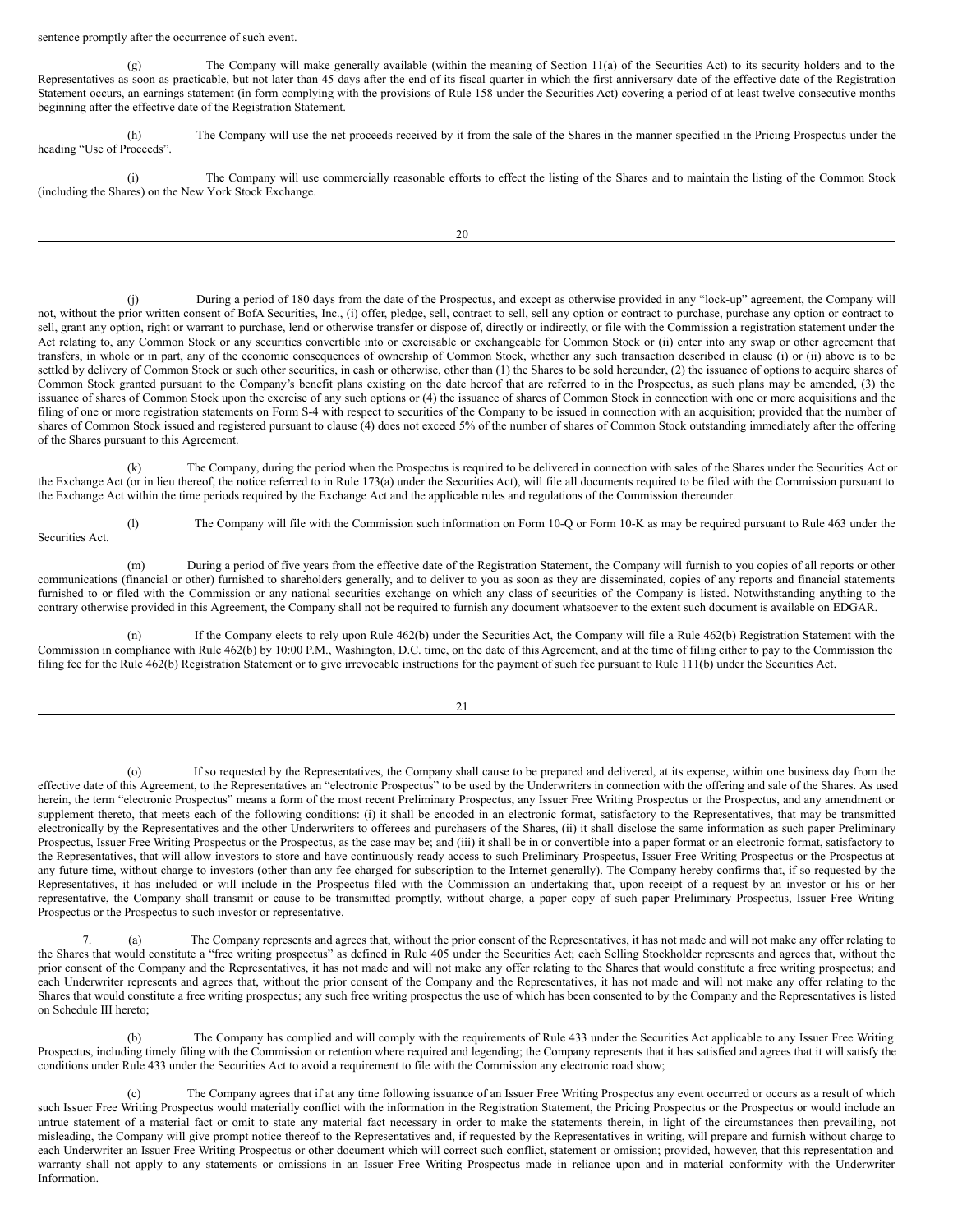8. The Company and each Selling Stockholder covenants and agrees with the several Underwriters that, whether or not the transactions contemplated by this Agreement are consummated, (a) the Company will pay or cause to be paid all expenses incident to the performance of its obligations under this Agreement, including (i) the fees, disbursements and expenses of the Company's outside counsel, accountants and other outside advisors; (ii) filing fees and all other expenses in connection with the preparation, printing and filing of the Registration Statement, each Preliminary Prospectus, any Issuer Free Writing Prospectus and the Prospectus and amendments and supplements thereto and the mailing and delivering of copies thereof to the Underwriters and dealers; (iii) the cost of printing or producing this Agreement, closing documents (including any compilations thereof) and such other documents as may be reasonably required in connection with the offering, purchase, sale and delivery of the Shares; (iv) all reasonable expenses in connection with the qualification of the Shares for offering and sale under state securities laws as provided in Section 6(c) (such expenses not to exceed \$5,000); (v) all fees and expenses in connection with listing the Common Stock (including the Shares) on the New York Stock Exchange; (vi) the filing fees incident to, and the reasonable fees and disbursements of counsel for the Underwriters in connection with, securing any required review by FINRA of the terms of the sale of the Shares (such fees and disbursements of counsel not to exceed \$10,000); (vii) all fees and expenses in connection with the preparation, issuance and delivery of the certificates representing the Shares to the Underwriters, including any stock or other transfer taxes and any stamp or other duties payable upon the sale, issuance or delivery of the Shares to the Underwriters; (viii) the cost and charges of any transfer agent or registrar; (ix) the transportation and other expenses incurred by the Company in connection with presentations to prospective purchasers of Shares; and (x) all other costs and expenses incident to the performance of its obligations hereunder which are not otherwise specifically provided for in this Section; and (b) each Selling Stockholder will pay any transfer taxes payable in connection with their respective sales of Shares to the Underwriters as well as any underwriting discounts, selling commissions and fees and disbursements of counsel for any Selling Stockholder, including, the reasonable fees and disbursements of Greenberg Traurig P.A. (collectively, the "Selling Expenses"). All Selling Expenses related to the Shares shall be borne and paid by the Selling Stockholders pro rata on the basis of the number of Shares sold on their behalf.

9. The several obligations of the Underwriters hereunder to purchase the Shares on the Closing Date or each Option Closing Date, as the case may be, are subject to the performance by the Company and each of the Selling Stockholders of their respective obligations hereunder and to the following additional conditions:

The Prospectus shall have been filed with the Commission pursuant to Rule 424(b) under the Securities Act within the applicable time period prescribed for such filing by the Rules and Regulations and in accordance with Section 6(a); all material required to be filed by the Company pursuant to Rule 433(d) under the Securities Act shall have been filed with the Commission within the applicable time period prescribed for such filing by Rule 433 under the Securities Act; if the Company has elected to rely upon Rule 462(b) under the Securities Act, the Rule 462(b) Registration Statement shall have become effective by 10:00 P.M., Washington, D.C. time, on the date of this Agreement; no stop order suspending the effectiveness of the Registration Statement or any part thereof or the Prospectus or any part thereof or any Issuer Free Writing Prospectus shall have been issued and no proceeding for that purpose shall have been initiated or threatened by the Commission or any state securities commission; and all requests for additional information on the part of the Commission shall have been complied with to your reasonable satisfaction.

(b) The respective representations and warranties of the Company and the Selling Stockholders contained herein are true and correct on and as of the Closing Date or the Option Closing Date, as the case may be, as if made on and as of the Closing Date or the Option Closing Date, as the case may be, and each of the Company and the Selling Stockholders shall have complied with all agreements and all conditions on its part to be performed or satisfied hereunder at or prior to the Closing Date or the Option Closing Date, as the case may be.

23

(c) Subsequent to the execution and delivery of this Agreement and prior to the Closing Date or the Option Closing Date, as the case may be, there shall not have occurred any downgrading, nor shall any notice have been given of (i) any downgrading, (ii) any intended or potential downgrading or (iii) any review or possible change that does not indicate an improvement in the rating accorded any securities of or guaranteed by the Company or any Subsidiary by any "nationally recognized statistical rating organization", as such term is defined for purposes of Rule  $436(g)(2)$  under the Securities Act.

(d) (i) Neither the Company nor any Subsidiary shall have sustained since the date of the latest audited financial statements included in the Pricing Prospectus any material loss or interference with its business from fire, explosion, flood or other calamity, whether or not covered by insurance, or from any labor dispute or court or governmental action, order or decree, otherwise than as set forth or contemplated in the Pricing Prospectus, and (ii) since the respective dates as of which information is given in the Registration Statement and the Prospectus and except as disclosed or contemplated therein, (1) there shall not have been any change in the capital stock or longterm debt of the Company or any Subsidiary or (2) there shall not have been any material adverse change, or any development that would reasonably be expected to result in a prospective material adverse change, in or affecting the general affairs, business, prospects, management, financial position, shareholders' equity or results of operations of the Company and the Subsidiaries, considered as one enterprise, the effect of which, in any such case described in clause (i) or (ii), is so material and adverse as to make it impracticable or inadvisable to proceed with the public offering or the delivery of the Shares being delivered at such Closing Date or Option Closing Date, as the case may be, substantially on the terms and in the manner contemplated in the Pricing Prospectus.

The Representatives shall have received on and as of the Closing Date or Option Closing Date, as the case may be, a certificate of two executive officers of the Company, at least one of whom has specific knowledge about the Company's financial matters, reasonably satisfactory to the Representatives, to the effect (1) set forth in Sections 9(b) (with respect to the respective representations, warranties, agreements and conditions of the Company) and 9(c), (2) that none of the situations set forth in clause (i) or (ii) of Section 9(d) shall have occurred and (3) that no stop order suspending the effectiveness of the Registration Statement has been issued and to the knowledge of the Company, no proceedings for that purpose have been instituted or are pending or contemplated by the Commission;

(f) The Representatives shall have received on and as of the Closing Date, a certificate of the Selling Stockholders (or of an Attorney-in-Fact), reasonably satisfactory to the Representatives, to the effect set forth in Section 9(b) (with respect to the respective representations, warranties, agreements and conditions of the Selling Stockholders);

(g) On the Closing Date or Option Closing Date, as the case may be, Kane Kessler, P.C., counsel for the Company, shall have furnished to the Representatives their favorable written opinion, dated the Closing Date or the Option Closing Date, as the case may be, in form and substance reasonably satisfactory to counsel for the Underwriters.

(h) On the Closing Date, Greenberg Traurig, L.P., counsel for the Selling Stockholders, shall have furnished to the Representatives their favorable written opinion, dated the Closing Date, in form and substance reasonably satisfactory to counsel for the Underwriters.

(i) On the date of this Agreement and, if applicable, the effective date of the most recently filed post-effective amendment to the Registration Statement, KPMG LLP shall have furnished to the Representatives a letter, dated the date of delivery thereof, in form and substance reasonably satisfactory to the Representatives, containing statements and information of the type customarily included in accountants' "comfort letters" to underwriters with respect to the financial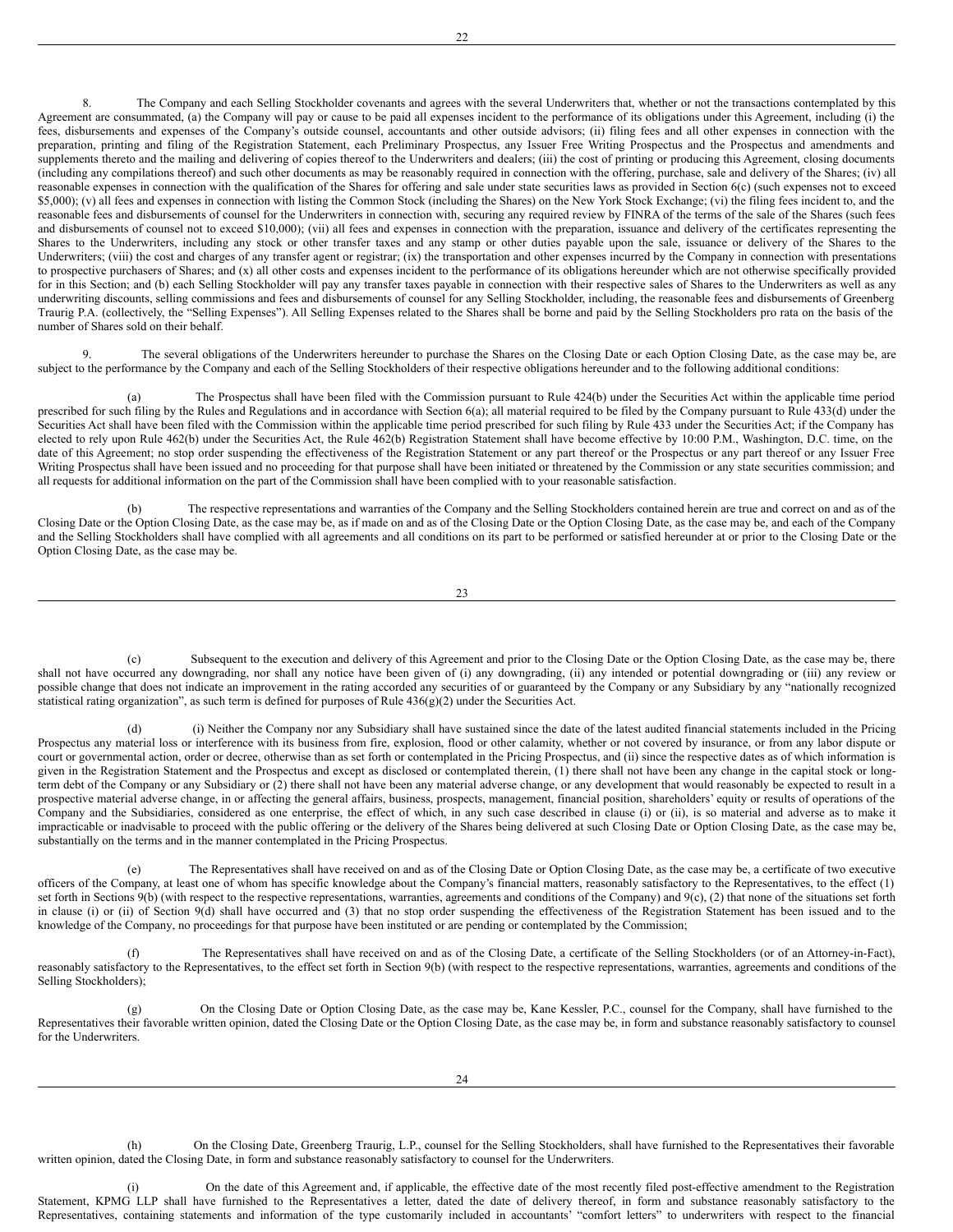statements and certain financial information contained in the Registration Statement and the Prospectus.

(j) On the Closing Date or Option Closing Date, as the case may be, the Representatives shall have received from KPMG LLP a letter, dated the Closing Date or such Option Closing Date, as the case may be, to the effect that they reaffirm the statements made in the letter or letters furnished pursuant to Section 9(g), except that the specified date referred to shall be a date not more than three business days prior to the Closing Date or such Option Closing Date, as the case may be.

(k) On the Closing Date or Option Closing Date, as the case may be, Sullivan & Cromwell LLP, counsel for the Underwriters, shall have furnished to the Representatives their favorable opinion dated the Closing Date or the Option Closing Date, as the case may be, with respect to the due authorization and valid issuance of the Shares, the Registration Statement, the Prospectus and other related matters as the Representatives may reasonably request, and such counsel shall have received such papers and information as they may reasonably request to enable them to pass upon such matters.

(l) The Shares to be delivered on the Closing Date or Option Closing Date, as the case may be, shall have been approved for listing on the New York Stock Exchange, subject to official notice of issuance.

conditions.

(m) FINRA shall have confirmed that it has not raised any objection with respect to the fairness and reasonableness of the underwriting terms and

(n) The Representatives shall have received "lock-up" agreements, each substantially in the form of Exhibit A hereto, signed by the persons listed on Schedule IV hereto, and such agreements shall be in full force and effect on the Closing Date or Option Closing Date, as the case may be.

(o) On or prior to the Closing Date or Option Closing Date, as the case may be, the Company and the Selling Stockholders shall have furnished to the Representatives such further information, certificates and documents as the Representatives shall reasonably request.

 $25$ 

(p) On or after the Applicable Time there shall not have occurred any of the following: (i) a suspension or material limitation in trading in securities generally on the New York Stock Exchange; (ii) a suspension or material limitation in trading in the Company's securities on the New York Stock Exchange; (iii) a general moratorium on commercial banking activities declared by any of Federal or New York State authorities or a material disruption in commercial banking or securities settlement or clearance services in the United States; (iv) the outbreak or escalation of hostilities involving the United States or the declaration by the United States of war or (v) the occurrence of any other calamity or crisis or any change in financial, political or economic conditions in the United States or elsewhere, if the effect of any such event specified in clause (iv) or (v) makes it impracticable or inadvisable to proceed with the public offering or the delivery of the Shares being delivered at such Closing Date or Option Closing Date, as the case may be, on the terms and in the manner contemplated in the Prospectus;

If any condition specified in this Section 9 shall not have been fulfilled when and as required to be fulfilled, this Agreement may be terminated, subject to the provisions of Section 13, by the Representatives by notice to the Company at any time at or prior to the Closing Date or Option Closing Date, as the case may be, and such termination shall be without liability of any party to any other party, except as provided in Section 13.

10. (a) (i) The Company agrees to indemnify and hold harmless each Underwriter and its respective affiliates and each person, if any, who controls any Underwriter within the meaning of Section 15 of the Securities Act or Section 20(a) of the Exchange Act against any and all losses, liabilities, claims, damages and expenses whatsoever as incurred (including without limitation, reasonable fees of outside counsel and any and all reasonable out-of-pocket expenses whatsoever incurred in investigating, preparing or defending against any litigation, commenced or threatened, or any claim whatsoever, and any and all amounts paid in settlement of any claim or litigation, and which are in each case documented by the incurring Underwriter), joint or several, to which they or any of them may become subject under the Securities Act, the Exchange Act or otherwise, insofar as such losses, liabilities, claims, damages or expenses (or actions in respect thereof) arise out of or are based upon any untrue statement or alleged untrue statement of a material fact contained in the Initial Registration Statement, as originally filed or any amendment thereof, the Registration Statement, or any post-effective amendment thereof, any Preliminary Prospectus, the Pricing Prospectus or the Prospectus, or in any supplement thereto or amendment thereof, any Issuer Free Writing Prospectus, or any "issuer information" filed or required to be filed pursuant to Rule 433(d) under the Securities Act, or arise out of or are based upon the omission or alleged omission to state therein a material fact required to be stated therein or necessary to make the statements therein, in light of the circumstances under which they were made, not misleading; provided, however, that the Company will not be liable in any such case to the extent that any such loss, liability, claim, damage or expense arises out of or is based upon any such untrue statement or alleged untrue statement or omission or alleged omission made in the Initial Registration Statement, as originally filed or any amendment thereof, the Registration Statement, or any post-effective amendment thereof, any Preliminary Prospectus, the Pricing Prospectus or the Prospectus, or in any supplement thereto or amendment thereof, or any Issuer Free Writing Prospectus in reliance upon and in conformity with the Underwriter Information and (ii) each of the Selling Stockholders, agrees severally and not jointly, to indemnify and hold harmless each Underwriter and its respective affiliates and each person, if any, who controls any Underwriter within the meaning of Section 15 of the Securities Act or Section 20(a) of the Exchange Act against any and all losses, liabilities, claims, damages and expenses whatsoever as incurred (including without limitation, reasonable fees of outside counsel and any and all reasonable out-of-pocket expenses whatsoever incurred in investigating, preparing or defending against any litigation, commenced or threatened, or any claim whatsoever, and any and all amounts paid in settlement of any claim or litigation, and which are in each case documented by the incurring Underwriter), joint or several, to which they or any of them may become subject under the Securities Act, the Exchange Act or otherwise, insofar as such losses, liabilities, claims, damages or expenses (or actions in respect thereof) arise out of or are based upon any untrue statement or alleged untrue statement of a material fact contained in the Initial Registration Statement, as originally filed or any amendment thereof, the Registration Statement, or any post-effective amendment thereof, any Preliminary Prospectus, the Pricing Prospectus or the Prospectus, or in any supplement thereto or amendment thereof, any Issuer Free Writing Prospectus, or any "issuer information" filed or required to be filed pursuant to Rule 433(d) under the Securities Act, or arise out of or are based upon the omission or alleged omission to state therein a material fact required to be stated therein or necessary to make the statements therein, in light of the circumstances under which they were made, not misleading, but only to the extent, that such untrue statement or alleged untrue statement or omission or alleged omission was made in the Initial Registration Statement, as originally filed or any amendment thereof, the Registration Statement, or any post-effective amendment thereof, any Preliminary Prospectus, the Pricing Prospectus or the Prospectus, or in any supplement thereto or amendment thereof, any Issuer Free Writing Prospectus, or any "issuer information", in reliance upon and in conformity with written information furnished to the Company by such Selling Stockholder which constitutes Selling Stockholder Information; and will reimburse each Underwriter for any legal or other expenses reasonably incurred by such Underwriter in connection with investigating or defending any such action or claim as such expenses are incurred; provided, however, provided, however, that the Selling Stockholders will not be liable in any such case to the extent that any such loss, liability, claim, damage or expense arises out of or is based upon any such untrue statement or alleged untrue statement or omission or alleged omission made in the Initial Registration Statement, as originally filed or any amendment thereof, the Registration Statement, or any post-effective amendment thereof, any Preliminary Prospectus, the Pricing Prospectus or the Prospectus, or in any supplement thereto or amendment thereof, or any Issuer Free Writing Prospectus in reliance upon and in conformity with the Underwriter Information; provided, further, that the liability of such Selling Stockholder pursuant to this subsection (a)(ii) shall not exceed the net proceeds after underwriting commissions and discounts but before deducting expenses from the sale of the Shares being sold by such Selling Stockholder.

(b) Each Underwriter severally, and not jointly, agrees to indemnify and hold harmless the Company, each Selling Stockholder, each of the directors of the Company and of the Selling Stockholders, each of the officers of the Company who shall have signed the Registration Statement, and each other person, if any, who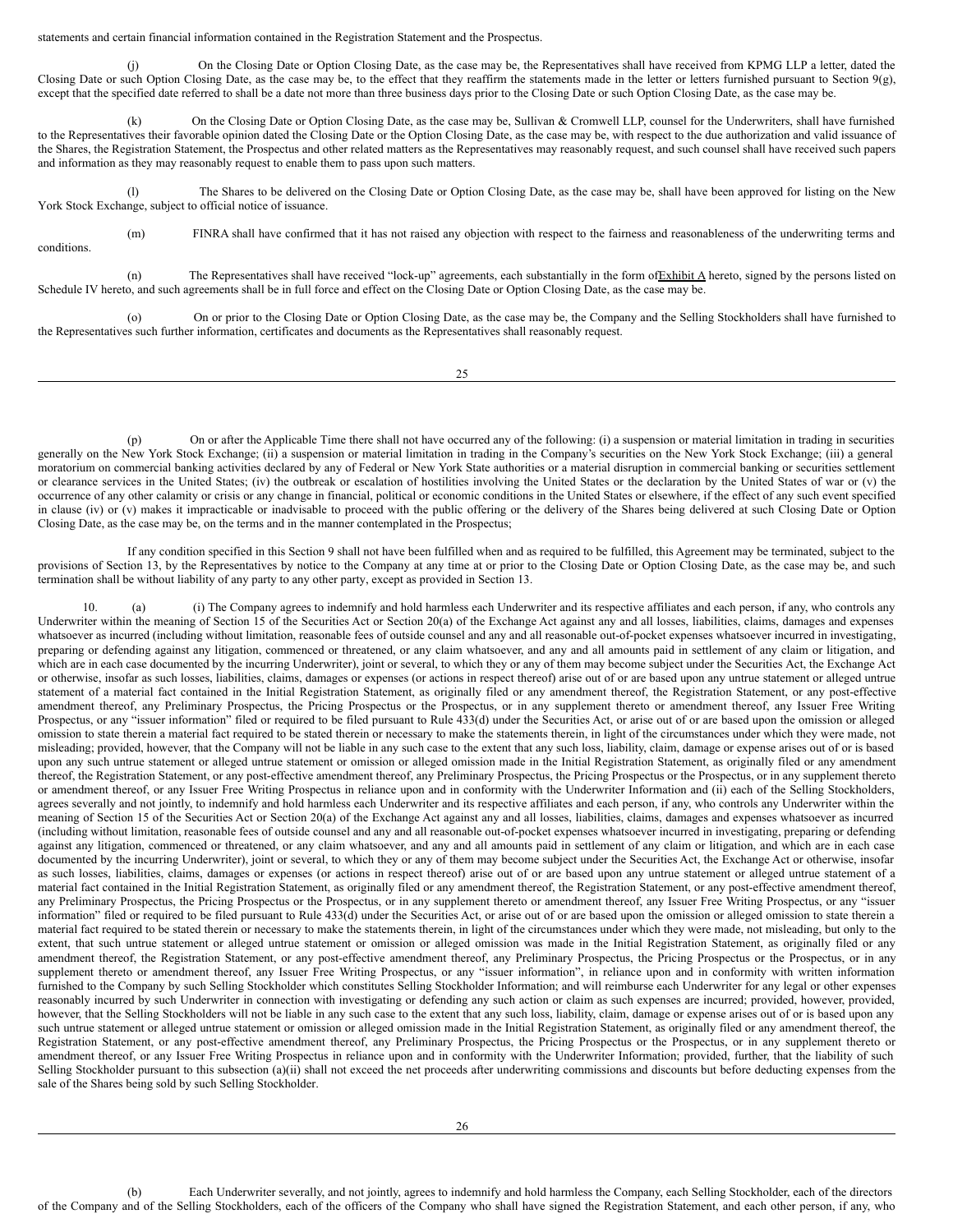controls the Company or a Selling Stockholder within the meaning of the Securities Act or the Exchange Act, against any losses, liabilities, claims, damages and expenses whatsoever as incurred (including without limitation, reasonable fees of outside counsel and any and all reasonable out-of-pocket expenses whatsoever incurred in investigating, preparing or defending against any litigation, commenced or threatened, or any claim whatsoever, and any and all amounts paid in settlement of any claim or litigation), joint or several, to which they or any of them may become subject under the Act, the Exchange Act or otherwise, insofar as such losses, liabilities, claims, damages or expenses (or actions in respect thereof) arise out of or are based upon any untrue statement or alleged untrue statement of a material fact contained in the Initial Registration Statement, as originally filed or any amendment thereof, the Registration Statement, or any post-effective amendment thereof, or any Preliminary Prospectus, the Pricing Prospectus or the Prospectus, or in any supplement thereto or amendment thereof, any Issuer Free Writing Prospectus, or arise out of or are based upon the omission or alleged omission to state therein a material fact required to be stated therein or necessary to make the statements therein, in light of the circumstances under which they were made, not misleading, in each case to the extent, but only to the extent, that any such loss, liability, claim, damage or expense arises out of or is based upon any such untrue statement or alleged untrue statement or omission or alleged omission made therein in reliance upon and in conformity with written information furnished to the Company by or on behalf of such Underwriter expressly for use therein, it being understood and agreed that the only such information furnished by any Underwriter consists of the following information in the Prospectus furnished on behalf of each Underwriter: the information in the first paragraph under the heading "Underwriting–Commissions and Discounts," the information in the second and third paragraphs under the heading "Underwriting–Price Stabilization, Short Positions" and the information under the heading "Underwriting–Electronic Distribution" under the caption "Underwriting (Conflicts of Interest)" (the "Underwriter Information").

(c) Promptly after receipt by an indemnified party under Section 10(a) or 10(b) of notice of the commencement of any action, such indemnified party shall, if a claim in respect thereof is to be made against the indemnifying party under such Section, notify each party against whom indemnification is to be sought in writing of the commencement thereof (but the failure so to notify an indemnifying party shall not relieve it from any liability which it may have under this Section 10). In case any such action is brought against any indemnified party, and it notifies an indemnifying party of the commencement thereof, the indemnifying party will be entitled to participate therein, and jointly with any other indemnifying party similarly notified, to the extent it may elect by written notice delivered to the indemnified party promptly after receiving the aforesaid notice from such indemnified party, to assume the defense thereof with counsel reasonably satisfactory to such indemnified party. Notwithstanding the foregoing, the indemnified party or parties shall have the right to employ its or their own counsel in any such case, but the fees and expenses of such counsel shall be at the expense of such indemnified party or parties unless (i) the employment of such counsel shall have been authorized in writing by one of the indemnifying parties in connection with the defense of such action, (ii) the indemnifying parties shall not have employed counsel to have charge of the defense of such action within a reasonable time after notice of commencement of the action, or (iii) such indemnified party or parties shall have reasonably concluded that there may be defenses available to it or them which are different from or additional to those available to one or all of the indemnifying parties (in which case the indemnifying parties shall not have the right to direct the defense of such action on behalf of the indemnified party or parties), in any of which events such reasonable fees and expenses shall be borne by the indemnifying parties. In no event shall the indemnifying parties be liable for fees and expenses of more than one counsel (in addition to any local counsel) separate from their own counsel for all indemnified parties in connection with any one action or separate but similar or related actions in the same jurisdiction arising out of the same general allegations or circumstances, which counsel, in the event of indemnified parties under Section 10(a), shall be selected by Representatives. No indemnifying party shall, without the written consent of the indemnified party, effect the settlement or compromise of, or consent to the entry of any judgment with respect to, any pending or threatened action or claim in respect of which indemnification or contribution may be sought hereunder (whether or not the indemnified party is an actual or potential party to such action or claim) unless such settlement, compromise or judgment (i) includes an unconditional release of the indemnified party from all liability arising out of such action or claim and (ii) does not include a statement as to or an admission of fault, culpability or a failure to act, by or on behalf of any indemnified party.

27

(d) If the indemnification provided for in this Section 10 is unavailable to or insufficient to hold harmless an indemnified party under Section 10(a) or 10(b) in respect of any losses, liabilities, claims, damages or expenses (or actions in respect thereof) referred to therein, then each indemnifying party shall contribute to the amount paid or payable by such indemnified party as a result of such losses, liabilities, claims, damages or expenses (or actions in respect thereof) in such proportion as is appropriate to reflect the relative benefits received by the Company and the Selling Stockholders on the one hand and the Underwriters on the other from the offering of the Shares. If, however, the allocation provided by the immediately preceding sentence is not permitted by applicable law, then each indemnifying party shall contribute to such amount paid or payable by such indemnified party in such proportion as is appropriate to reflect not only such relative benefits but also the relative fault of the Company, the Selling Stockholders and the Underwriters in connection with the statements or omissions which resulted in such losses, liabilities, claims, damages or expenses (or actions in respect thereof), as well as any other relevant equitable considerations. The relative benefits received by the Company and the Selling Stockholders on the one hand and the Underwriters on the other from the offering of the Shares shall be deemed to be in the same proportion as the total net proceeds from the offering (before deducting expenses) received by the Company and the Selling Stockholders bear to the total underwriting discounts and commissions received by the Underwriters, in each case as set forth in the table on the cover page of the Prospectus. The relative fault shall be determined by reference to, among other things, whether the untrue or alleged untrue statement of a material fact or the omission or alleged omission to state a material fact relates to information supplied by the Company, the Selling Stockholders or the Underwriters and the parties' relative intent, knowledge, access to information and opportunity to correct or prevent such statement or omission.

The Company, the Selling Stockholders and the Underwriters agree that it would not be just and equitable if contributions pursuant to this Section 10(d) were determined by pro rata allocation (even if the Underwriters were treated as one entity for such purpose) or by any other method of allocation which does not take account of the equitable considerations referred to above in this Section 10(d). The amount paid or payable by an indemnified party as a result of the losses, liabilities, claims, damages or expenses (or actions in respect thereof) referred to above in this Section 10(d) shall be deemed to include any legal or other expenses reasonably incurred by such indemnified party in connection with investigating or defending any such action or claim. Notwithstanding the provisions of this Section 10(d), no Underwriter shall be required to contribute any amount in excess of the amount by which the total price at which the Shares underwritten by it and distributed to the public were offered to the public exceeds the amount of any damages which such Underwriter has otherwise been required to pay by reason of such untrue or alleged untrue statement or omission or alleged omission and no Selling Stockholder shall be required to contribute any amount in excess of the amount by which the net proceeds (after deducting underwriting discounts and commissions but before deducting expenses) received by such Selling Stockholder from the Shares sold by such Selling Stockholder pursuant to this Agreement exceeds any damages which such Selling Stockholder has otherwise been required to pay by reason of untrue or alleged untrue statement or omission or alleged omission.

28

No person guilty of fraudulent misrepresentation (within the meaning of Section 11(f) of the Securities Act) shall be entitled to contribution from any person who was not guilty of such fraudulent misrepresentation. The Underwriters' obligations in this Section 10(d) to contribute are several in proportion to their respective underwriting obligations and not joint; and the Selling Stockholders' obligations in this subsection (d) to contribute are several in proportion to their respective net proceeds (after deducting underwriting discounts and commissions) received by the Selling Stockholders from the Shares sold by the Selling Stockholders pursuant to this Agreement.

(e) The obligations of the parties to this Agreement contained in this Section 10 are not exclusive and shall not limit any rights or remedies which may otherwise be available to any indemnified party at law or in equity.

11. If any Underwriter or Underwriters default in its or their obligations to purchase Shares hereunder on the Closing Date or any Option Closing Date and the aggregate number of Shares that such defaulting Underwriter or Underwriters agreed but failed to purchase does not exceed 10% of the total number of Shares that the Underwriters are obligated to purchase on such Closing Date or Option Closing Date, as the case may be, the Representatives may make arrangements satisfactory to the Company and the Selling Stockholders for the purchase of such Shares by other persons, including any of the Underwriters, but if no such arrangements are made by such Closing Date or Option Closing Date, as the case may be, the non-defaulting Underwriters shall be obligated severally, in proportion to their respective commitments hereunder,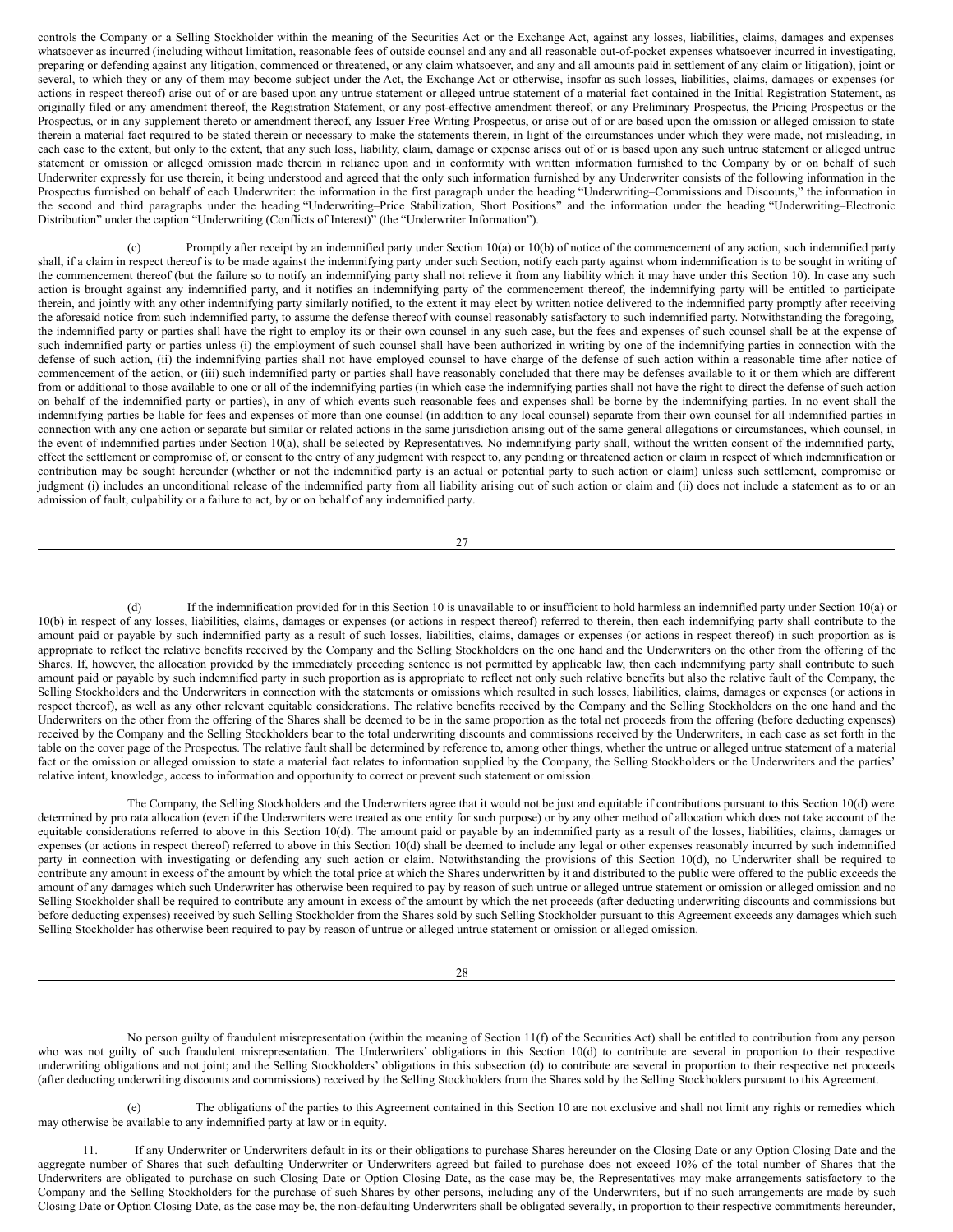to purchase the Shares that such defaulting Underwriters agreed but failed to purchase on such Closing Date or Option Closing Date, as the case may be. If any Underwriter or Underwriters so default and the aggregate number of Shares with respect to which such default or defaults occur exceeds 10% of the total number of Shares that the Underwriters are obligated to purchase on such Closing Date or Option Closing Date, as the case may be, and arrangements satisfactory to the Representatives, the Company and the Selling Stockholders for the purchase of such Shares by other persons are not made within 36 hours after such default, this Agreement will terminate, subject to the provisions of Section 13, without liability on the part of any non-defaulting Underwriter or the Company or the Selling Stockholders, except as provided in Section 13. Nothing herein will relieve a defaulting Underwriter from liability for its default.

In the event of any such default which does not result in a termination of this Agreement, either the Representatives or the Company shall have the right to postpone the Closing Date or the relevant Option Closing Date, as the case may be, for a period not exceeding seven days in order to effect any required changes in the Registration Statement or Prospectus or in any other documents or arrangements. As used in this Agreement, the term "Underwriter" includes any person substituted for an Underwriter under this Section 11.

12. Notwithstanding anything herein contained, this Agreement (or the obligations of the several Underwriters with respect to any Option Shares which have yet to be purchased) may be terminated, subject to the provisions of Section 13, in the absolute discretion of the Representatives, by notice given to the Company, if after the execution and delivery of this Agreement and prior to the Closing Date or the Option Closing Date, as the case may be, (a) trading generally on the New York Stock Exchange shall have been suspended or materially limited, or minimum or maximum prices for trading have been fixed, or maximum ranges for prices have been required, by any of said exchanges or by such system or by order of the Commission, FINRA or any other governmental or regulatory authority, (b) trading of any securities of or guaranteed by the Company or any Subsidiary shall have been suspended on any exchange or in any over-the-counter market, (c) a general moratorium on commercial banking activities in New York shall have been declared by Federal or New York State authorities or a new restriction materially adversely affecting the distribution of the Firm Shares or the Option Shares, as the case may be, shall have become effective, or (d) there has occurred any material adverse change in the financial markets in the United States or the international financial markets, any outbreak of hostilities or escalation thereof or other calamity or crisis or any change or development involving a prospective change in national or international political, financial or economic conditions, in each case the effect of which is such as to make it, in the reasonable judgment of the Representatives, impracticable to market the Shares to be delivered on the Closing Date or Option Closing Date, as the case may be, or to enforce contracts for the sale of the Shares.

If this Agreement is terminated pursuant to this Section 12, such termination will be without liability of any party to any other party except as provided in Section 13 hereof.

13. The respective indemnities, agreements, representations, warranties and other statements of the Company or its officers, of the Selling Stockholders and of the Representatives and the several Underwriters set forth in or made pursuant to this Agreement will remain in full force and effect, regardless of any investigation, or statement as to the results thereof, made by or on behalf of any Underwriter and/or the Representatives, the Company, any Selling Stockholders or any of their respective Representatives, officers or directors or any controlling person, and will survive delivery of and payment for the Shares. If this Agreement is terminated pursuant to Section 9, 11 or 12 or if for any reason the purchase of any of the Shares by the Underwriters is not consummated, the Company and the Selling Stockholders shall remain responsible for the expenses to be paid or reimbursed by it pursuant to Section 8, the respective obligations of the Company, the Selling Stockholders and the Underwriters pursuant to Section 10 and the provisions of Sections 11, 12 and 17 shall remain in effect and, if any Shares have been purchased hereunder the representations and warranties in Section 1 and all obligations under Section 6, Section 7 and Section 8 shall also remain in effect. If this Agreement shall be terminated by the Underwriters, or any of them, under Section 9 or otherwise because of any failure or refusal on the part of the Company or the Selling Stockholders to comply with the terms or to fulfill any of the conditions of this Agreement, or if for any reason the Company or the Selling Stockholders shall be unable to perform their obligations under this Agreement or any condition of the Underwriters' obligations cannot be fulfilled, the Company agrees to reimburse the Underwriters or such Underwriters as have so terminated this Agreement with respect to themselves, severally, for all reasonable and accountable out-of-pocket expenses (including the reasonable fees and expenses of its outside counsel) reasonably incurred by the Underwriter in connection with this Agreement or the offering contemplated hereunder.

14. This Agreement shall inure to the benefit of and be binding upon the Company, the Selling Stockholders and the Underwriters, the officers and directors of the Company referred to herein, any controlling persons referred to herein and their respective successors and assigns. Nothing expressed or mentioned in this Agreement is intended or shall be construed to give any other person, firm or corporation any legal or equitable right, remedy or claim under or in respect of this Agreement or any provision herein contained. No purchaser of Shares from any Underwriter shall be deemed to be a successor or assign by reason merely of such purchase.

30

15. All notices and other communications hereunder shall be in writing and shall be deemed to have been duly given upon receipt thereof by the recipient if mailed or transmitted by any standard form of telecommunication. Notices to the Underwriters shall be given to the Representatives, c/o BofA Securities, Inc., One Bryant Park, New York, New York 10036, Email: dg.ecm\_execution\_services@bofa.com, Attention: Syndicate Department, with a copy to: Email: dg.ecm\_legal@bofa.com, Attention: ECM Legal; c/o Jefferies LLC, 520 Madison Avenue, New York, New York 10022, Attention: General Counsel. Notices to the Selling Stockholders shall be given to the Custodian c/o American Stock Transfer & Trust Company, LLC, 6201 15th Avenue, Brooklyn, New York 11219, Attention: Susan Silber.

16. This Agreement may be signed by the parties in one or more counterparts which together shall constitute one and the same agreement among the parties. Electronic signatures complying with the New York Electronic Signatures and Records Act (N.Y. State Tech. §§ 301-309), as amended from time to time, or other applicable law will be deemed original signatures for purposes of this Agreement. Transmission by telecopy, electronic mail or other transmission method of an executed counterpart of this Agreement will constitute due and sufficient delivery of such counterpart.

17. THIS AGREEMENT SHALL BE GOVERNED BY AND CONSTRUED IN ACCORDANCE WITH THE LAWS OF THE STATE OF NEW YORK, WITHOUT REGARD TO SUCH STATE'S PRINCIPLES OF CONFLICTS OF LAWS.

18. The parties hereby submit to the jurisdiction of and venue in the federal courts located in the City of New York, New York in connection with any dispute related to this Agreement, any transaction contemplated hereby, or any other matter contemplated hereby.

The Company and each of the Selling Stockholders acknowledge and agree that (i) the purchase and sale of the Shares pursuant to this Agreement, including the determination of the public offering price of the Shares and any related discounts and commissions, is an arm's-length commercial transaction between the Company and the Selling Stockholders on the one hand, and the several Underwriters, on the other, (ii) in connection therewith and with the process leading to such transaction each Underwriter is acting solely as a principal and not the agent or fiduciary of the Company, the Selling Stockholders or their respective stockholders, creditors, employees or any other party, (iii) no Underwriter has assumed an advisory or fiduciary responsibility in favor of the Company or any Selling Stockholders with respect to the offering contemplated hereby or the process leading thereto (irrespective of whether such Underwriter has advised or is currently advising the Company or any Selling Stockholders on other matters) or any other obligation to the Company or any Selling Stockholders except the obligations expressly set forth in this Agreement, and (iv) the Company and each of the Selling Stockholders have consulted their own legal and financial advisors to the extent it deemed appropriate. The Company and each of the Selling Stockholders severally agree that each will not claim that the Underwriters, or any of them, has rendered advisory services of any nature or respect, or owes a fiduciary or similar duty to the Company or such Selling Stockholder, in connection with such transaction or the process leading thereto.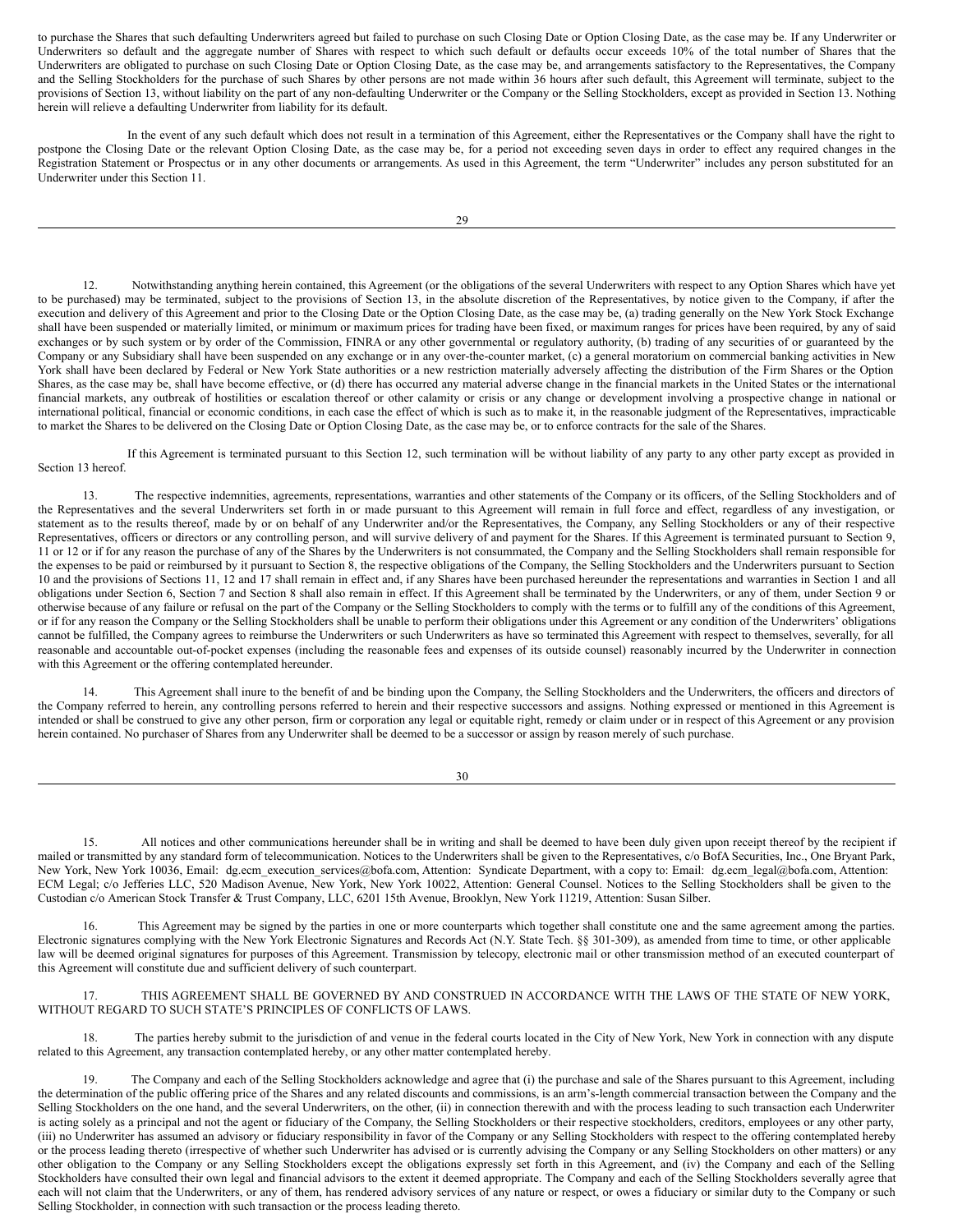The undersigned acknowledges and agrees that the Underwriters have not provided any recommendation or investment advice nor have the Underwriters solicited any action from the undersigned with respect to the offering of the Shares and the undersigned has consulted their own legal, accounting, financial, regulatory and tax advisors to the extent deemed appropriate. The undersigned further acknowledges and agrees that, although the Representatives may be required or choose to provide certain Regulation Best Interest and Form CRS disclosures to you in connection with the offering, the representatives and the other Underwriters are not making a recommendation to you to participate in the offering, enter into this Agreement, or sell any Shares at the price determined in the offering, and nothing set forth in such disclosures is intended to suggest that the representatives or any Underwriter is making such a recommendation.

The Company acknowledges that the Underwriters' research analysts and research departments are required to be independent from their respective investment banking divisions and are subject to certain regulations and internal policies, and that such Underwriters' research analysts may hold views and make statements or investment recommendations and/or publish research reports with respect to the Company and/or the offering that differ from the views of their respective investment banking divisions. The Company hereby waives and releases, to the fullest extent permitted by law, any claims that the Company may have against the Underwriters with respect to any conflict of interest that may arise from the fact that the views expressed by their independent research analysts and research departments may be different from or inconsistent with the views or advice communicated to the Company by such Underwriters' investment banking divisions. The Company acknowledges that each of the Underwriters is a full service securities firm and as such from time to time, subject to applicable securities laws, may effect transaction for its own account or the account of its customers and hold long or short positions in debt or equity securities of the companies that may be the subject of the transactions contemplated by this Agreement.

21. Notwithstanding anything herein to the contrary, the Company and the Selling Stockholders are authorized to disclose to any persons the U.S. federal and state income tax treatment and tax structure of the potential transaction and all materials of any kind (including tax opinions and other tax analyses) provided to the Company and the Selling Stockholders relating to that treatment and structure, without the Underwriters imposing any limitation of any kind. However, any information relating to the tax treatment and tax structure shall remain confidential (and the foregoing sentence shall not apply) to the extent necessary to enable any person to comply with securities laws. For this purpose, "tax structure" is limited to any facts that may be relevant to that treatment.

22. This Agreement supersedes all prior agreements and understandings (whether written or oral) between the Company, the Selling Stockholders and the Underwriters, or any of them, with respect to the subject matter hereof.

23. The Company, each of the Selling Stockholders and each of the Underwriters hereby irrevocably waive, to the fullest extent permitted by applicable law, any and all right to trial by jury in any legal proceeding arising out of or relating to this Agreement or the transactions contemplated hereby.

32

24. Recognition of the U.S. Special Resolution Regimes.

(a) In the event that any Underwriter that is a Covered Entity becomes subject to a proceeding under a U.S. Special Resolution Regime, the transfer from such Underwriter of this Agreement, and any interest and obligation in or under this Agreement, will be effective to the same extent as the transfer would be effective under the U.S. Special Resolution Regime if this Agreement, and any such interest and obligation, were governed by the laws of the United States or a state of the United States.

In the event that any Underwriter that is a Covered Entity or a BHC Act Affiliate of such Underwriter becomes subject to a proceeding under a U.S. Special Resolution Regime, Default Rights under this Agreement that may be exercised against such Underwriter are permitted to be exercised to no greater extent than such Default Rights could be exercised under the U.S. Special Resolution Regime if this Agreement were governed by the laws of the United States or a state of the United States.

#### As used in this Section 24:

"BHC Act Affiliate" has the meaning assigned to the term "affiliate" in, and shall be interpreted in accordance with, 12 U.S.C. § 1841(k).

"Covered Entity" means any of the following: (i) a "covered entity" as that term is defined in, and interpreted in accordance with, 12 C.F.R. § 252.82(b); (ii) a "covered bank" as that term is defined in, and interpreted in accordance with, 12 C.F.R. § 47.3(b); or (iii) a "covered FSI" as that term is defined in, and interpreted in accordance with, 12 C.F.R. § 382.2(b).

"Default Right" has the meaning assigned to that term in, and shall be interpreted in accordance with, 12 C.F.R. §§ 252.81, 47.2 or 382.1, as applicable.

"U.S. Special Resolution Regime" means each of (i) the Federal Deposit Insurance Act and the regulations promulgated thereunder and (ii) Title II of the Dodd-Frank Wall Street Reform and Consumer Protection Act and the regulations promulgated thereunder.

[*Signature Pages Follow*]

33

If the foregoing is in accordance with your understanding of our agreement, please sign and return to the Company a counterpart hereof, whereupon this instrument will become a binding agreement among the Company, the Selling Stockholders and the Underwriters.

Very truly yours,

CADRE HOLDINGS, INC.

By:

/s/ Blaine Browers Name: Blaine Browers Title: Chief Financial Officer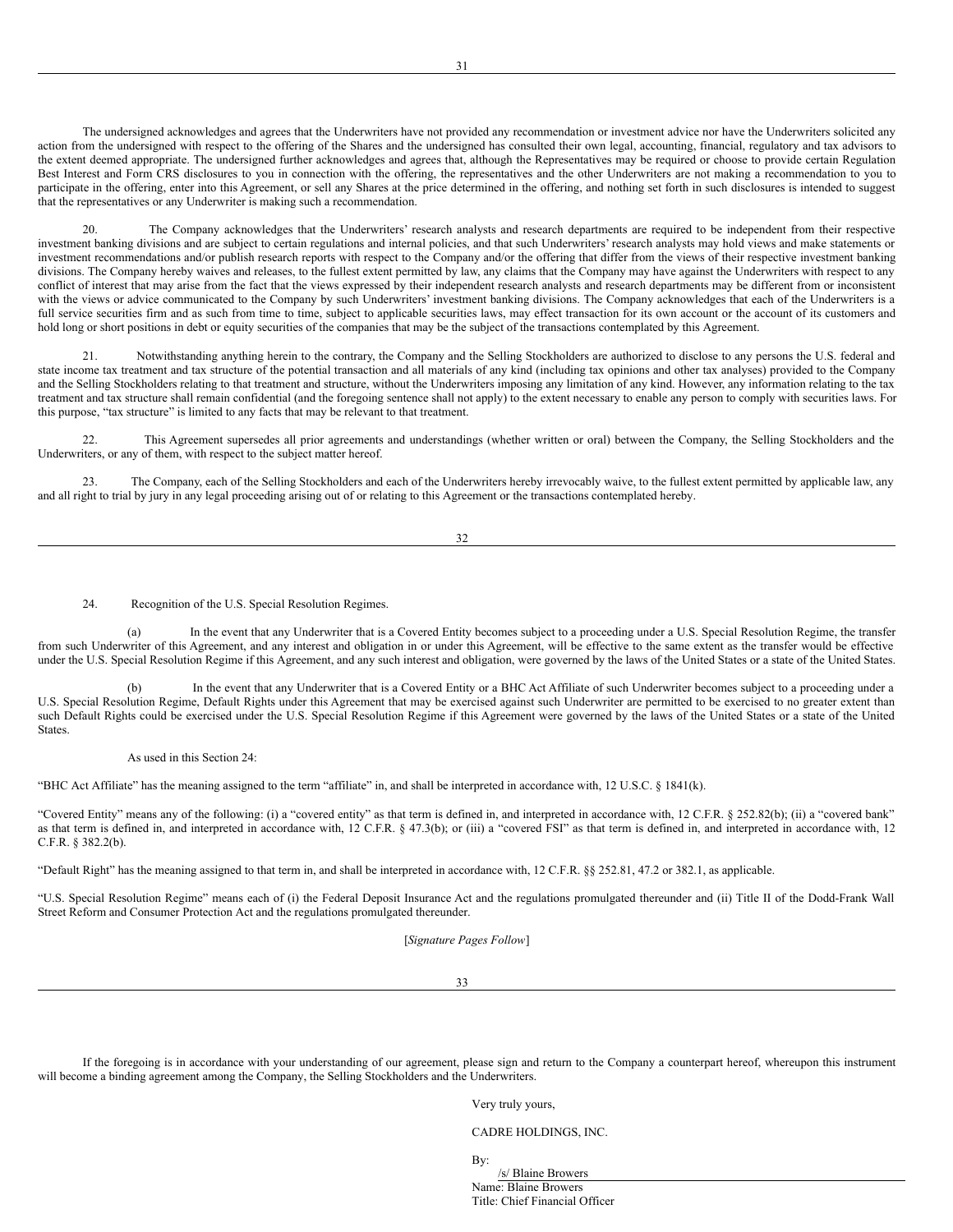# SELLING STOCKHOLDERS

By: /s/ Michael L. Shmickle Name: Michael L. Shmickle, as Attorney-in-Fact acting on behalf of each of the Selling Stockholders named in Schedule II to this Agreement.

[*Signature Page to Underwriting Agreement*]

Accepted as of the date hereof:

BOFA SECURITIES, INC.

By: BofA Securities, Inc.

By: /s/ Samuel Orme Title: Managing Director

For itself and as Representative of the other Underwriters named in Schedule I hereto

[*Signature Page to Underwriting Agreement*]

Accepted as of the date hereof:

JEFFERIES LLC

By: Jefferies LLC

By: /s/ Michael Bauer Title: Managing Director

For itself and as Representative of the other Underwriters named in Schedule I hereto

[*Signature Page to Underwriting Agreement*]

# SCHEDULE I

|                                  | Number of Firm Shares to be |
|----------------------------------|-----------------------------|
| Underwriter                      | Purchased                   |
| BofA Securities, Inc.            | 1,600,000                   |
| Jefferies LLC                    | 1,200,000                   |
| B. Riley Securities, Inc.        | 450,000                     |
| Stephens Inc.                    | 450,000                     |
| Lake Street Capital Markets, LLC | 100,000                     |
| Roth Capital Partners, LLC       | 100,000                     |
| TCBI Securities, Inc.            | 100,000                     |
| Total:                           | 4,000,000                   |

Schedule I

SCHEDULE II

## List of Selling Stockholders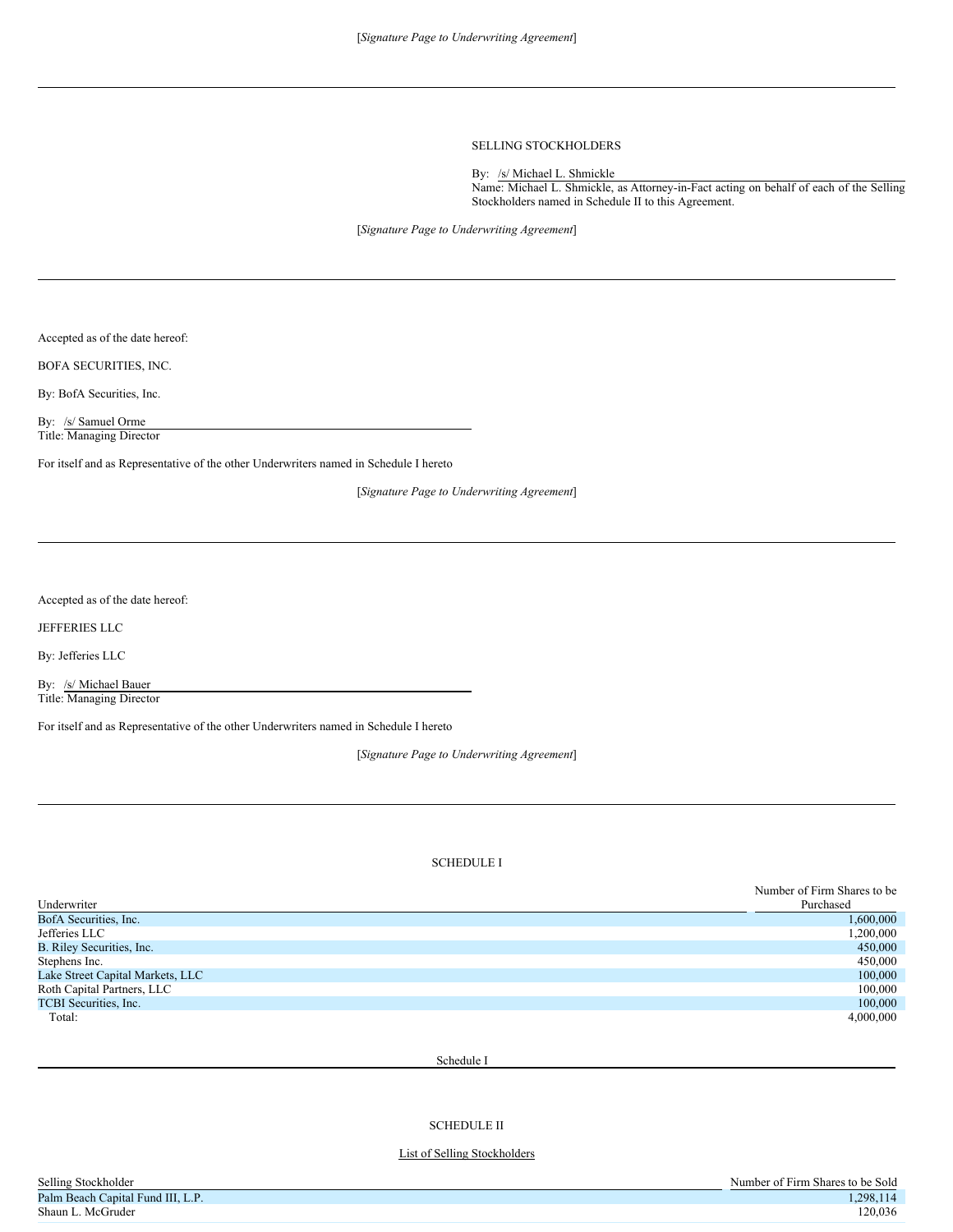| Nathan S. Ward                         | 117,377 |
|----------------------------------------|---------|
| James W. Harpel                        | 114,994 |
| Michael L. Schmickle                   | 79,170  |
| Teresa L. Dittmar                      | 9,385   |
| Scott M. Long                          | 7,268   |
| Michael J. Chalhub                     | 1,994   |
| John L. McGruder                       | 1,329   |
| Palm Beach Capital Management III, LLC | 333     |
|                                        |         |

Schedule II

# SCHEDULE III

# Free Writing Prospectuses and Other Documents

(a) Free Writing Prospectuses

Electronic roadshow used by the management of the Company during the period from June 8, 2022 to June 9, 2022.

(b) Other Documents – Information other than the Pricing Prospectus that comprise the Pricing Disclosure Package:

The public offering price per share for the Shares is \$23.50.

The number of Firm Shares purchased by the Underwriters is 4,000,000.

The number of Option Shares to be sold by the Company is 600,000.

# Schedule III

## SCHEDULE IV

# List of Persons and Entities Subject to Lock-up

Warren Kanders Nick Sokolow William Quigley Hamish Norton Deborah A. DeCotis Brad Williams Blaine Browers Palm Beach Capital Fund III, L.P. Shaun L. McGruder Nathan S. Ward James W. Harpel Michael L. Schmickle Teresa L. Dittmar Scott M. Long Michael J. Chalhub John L. McGruder Palm Beach Capital Management III, LLC

Schedule IV

# **EXHIBIT A**

# **LOCK-UP AGREEMENT**

CADRE HOLDINGS, INC. 13386 International Pkwy Jacksonville, FL 32218

BOFA SECURITIES, INC. JEFFERIES LLC

> c/o BofA Securities, Inc., One Bryant Park, New York, New York 10036

> c/o Jefferies LLC, 520 Madison Avenue, New York, New York 10022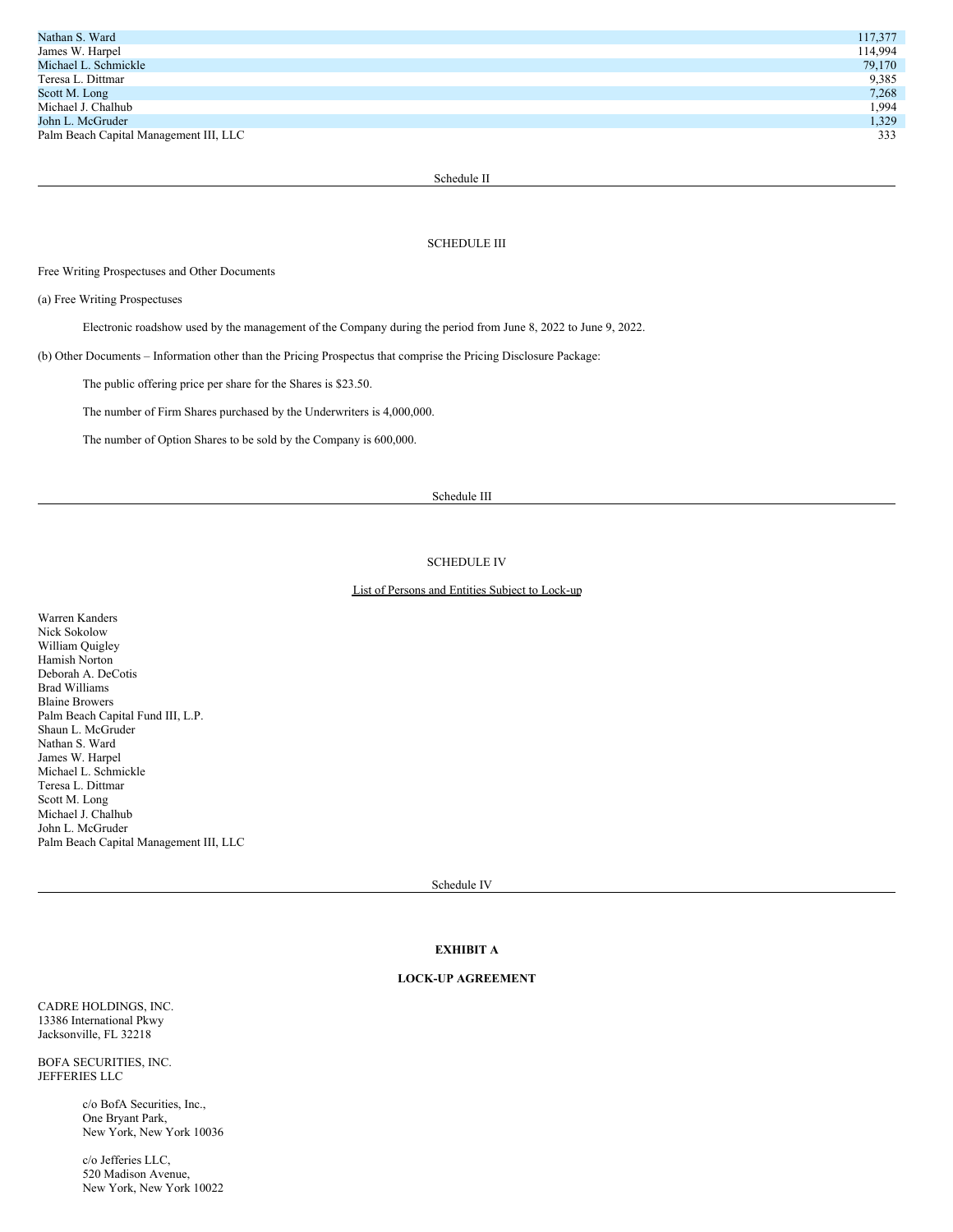## Ladies and Gentlemen:

The undersigned refers to the proposed Underwriting Agreement (the "Underwriting Agreement") among Cadre Holdings, Inc., a Delaware corporation (the "Company"), the several stockholders of the Company named therein (the "Selling Stockholders") and the several underwriters named therein (the "Underwriters"). As an inducement to the Underwriters to execute the Underwriting Agreement in connection with the proposed public offering of shares of the Company's common stock, par value \$0.0001 per share ("Common Stock"), pursuant to a Registration Statement on Form S-1, the undersigned hereby agrees that from the date hereof and until 180 days after the public offering date set forth on the final prospectus used to sell the Common Stock (the "Public Offering Date") pursuant to the Underwriting Agreement (such 180 day period being referred to herein as the "Lock-Up Period") the undersigned will not (and will cause any spouse or immediate family member of the spouse or the undersigned living in the undersigned's household, any partnership, corporation or other entity within the undersigned's control, and any trustee of any trust that holds Common Stock or other securities of the Company for the benefit of the undersigned or such spouse or family member not to) offer, sell, contract to sell (including any short sale), pledge, hypothecate, establish an open "put equivalent position" within the meaning of Rule 16a-1(h) under the Securities Exchange Act of 1934, as amended (the "Exchange Act"), grant any option, right or warrant for the sale of, purchase any option or contract to sell, sell any option or contract to purchase, or otherwise encumber, dispose of or transfer, or grant any rights with respect to, directly or indirectly, any shares of Common Stock or securities convertible into or exchangeable or exercisable for any shares of Common Stock owned by the undersigned on the date hereof, enter into a transaction which would have the same effect, or enter into any swap, hedge or other arrangement that transfers, in whole or in part, any of the economic consequences of ownership of the Common Stock, whether any such aforementioned transaction is to be settled by delivery of the Common Stock or such other securities, in cash or otherwise, or publicly disclose the intention to make any such offer, sale, pledge or disposition, or to enter into any such transaction, swap, hedge or other arrangement, without, in each case, the prior written consent of BofA Securities, Inc., which consent may be withheld in BofA Securities, Inc.'s sole discretion; provided, however, that if (i) during the last 17 days of the Lock-Up Period, the Company releases earnings results or material news or a material event relating to the Company occurs or (ii) prior to the expiration of the Lock-Up Period, the Company announces that it will release earnings results during the 16-day period beginning on the last day of the Lock-Up Period, then in each case the Lock-Up Period will be automatically extended until the expiration of the 18-day period beginning on the date of release of the earnings results or the occurrence of the material news or material event, as applicable, unless BofA Securities, Inc. waives, in writing, such extension.

#### Exhibit A-1

The undersigned hereby acknowledges and agrees that written notice of any extension of the Lock-Up Period pursuant to the previous paragraph will be delivered by BofA Securities, Inc. to the Company (in accordance with Section 15 of the Underwriting Agreement) and that any such notice properly delivered will be deemed to have been given to, and received by, the undersigned. The undersigned further agrees that, prior to engaging in any transaction or taking any other action that is subject to the terms of this Agreement during the Lock-Up Period, it will give notice thereof to BofA Securities, Inc. and will not consummate such transaction or take any such action unless it has received written confirmation from BofA Securities, Inc. that the Lock-Up Period (as may have been extended pursuant to the previous paragraph) has expired or such transaction or action is otherwise permitted under this Agreement.

Notwithstanding the foregoing, the undersigned may transfer the undersigned's shares of Common Stock or securities convertible into or exchangeable or exercisable for any shares of Common Stock without the prior written consent of BofA Securities, Inc.:

- (i) provided that each resulting transferee of shares of Common Stock or securities convertible into or exchangeable or exercisable for any shares of Common Stock executes and delivers to BofA Securities, Inc. an agreement satisfactory to BofA Securities, Inc. certifying that such transferee is bound by the terms of this Agreement and has been in compliance with the terms hereof since the date first above written as if it had been an original party hereto:
	- (a) as a bona fide gift or gifts;
	- (b) to any trust or other entity for the direct or indirect benefit of the undersigned or the immediate family of the undersigned;
	- (c) if the undersigned is a corporation, partnership, limited liability company, trust or other business entity and (1) transfers to another corporation, partnership, limited liability company, trust or other business entity that is a direct or indirect affiliate (as defined in Rule 405 promulgated under the Securities Act of 1933, as amended) of the undersigned or (2) distributes shares of Common Stock or any security convertible into or exchangeable or exercisable for any shares of Common Stock to limited partners, limited liability company members or stockholders of the undersigned, or to any investment fund or other entity that controls or manages the undersigned;

Exhibit A-2

- (ii) via transfer by testate succession or intestate succession;
- (iii) if the undersigned is an employee of the Company and transfers to the Company upon death, disability or termination of employment of such employee; or
- (iv) pursuant to an order of a court or regulatory agency.

provided that in the case of any transfer or distribution pursuant to clauses (i) through (ii) above, that no filing by the undersigned or any other person under Section 16(a) of the Exchange Act or other public announcement shall be required or shall be made voluntarily in connection with such transfer or distribution during the Lock-Up Period.

[Notwithstanding any provision herein to the contrary, nothing herein shall prevent the undersigned from (i) granting and maintaining a bona fide lien, security interest, pledge, hypothecation or other similar encumbrance to a recognized financial institution of shares of Common Stock having a value of up to \$50,000,000 in connection with a loan to the undersigned and any subsequent transfers of such shares of Common Stock upon or following foreclosure upon such shares of Common Stock, and, (ii) making bona fide gifts of common stock having a value of up to \$2,000,000, in each such case without the prior written consent of and/or notice to BofA Securities, Inc., and not subject to the limitations described.]

In addition, the undersigned agrees that, during the period commencing on the date hereof and ending 180 days after the Public Offering Date, without the prior written consent of BofA Securities, Inc. (which consent may be withheld in its sole discretion): (a) the undersigned will not request, make any demand for or exercise any right with respect to, the registration of any Common Stock or any security convertible into or exercisable or exchangeable for Common Stock and (b) the undersigned waives any and all notice requirements and rights with respect to the registration of any such security pursuant to any agreement, understanding or otherwise to which the undersigned is a party.

Any Common Stock received upon exercise of options granted to the undersigned will also be subject to this Agreement. Any Common Stock acquired by the undersigned in the open market on or after the Public Offering Date (except Common Stock acquired pursuant to a "friends and family" or directed share program) will not be subject to this Agreement.

In furtherance of the foregoing, the Company and its transfer agent and registrar are hereby authorized to (a) decline to make any transfer of shares of Common Stock if such transfer would constitute a violation or breach of this Agreement and (b) place legends and stop transfer instructions on any such shares of Common Stock owned or beneficially owned by the undersigned.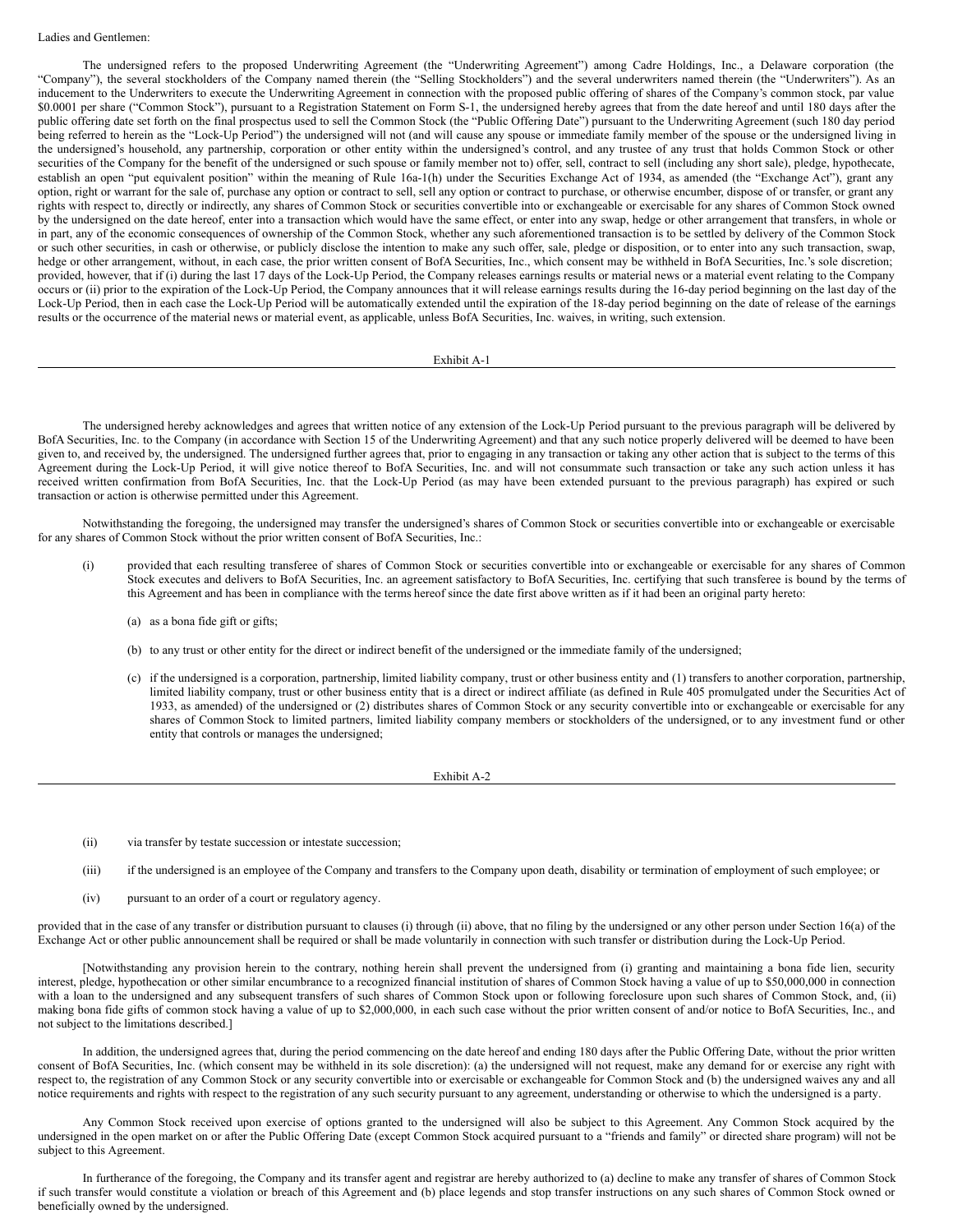This Agreement is irrevocable and shall be binding on the undersigned and the successors, heirs, personal representatives and assigns of the undersigned. This Agreement shall be governed by and construed in accordance with the laws of the State of New York, without regard to choice of law rules. This Agreement shall lapse and become null and void if the Public Offering Date shall not have occurred on or before July 15, 2022.

Exhibit A-3

Electronic signatures complying with the New York Electronic Signatures and Records Act (N.Y. State Tech. §§ 301-309), as amended from time to time, or other applicable law will be deemed original signatures for purposes of this Agreement. Transmission by telecopy, electronic mail or other transmission method of an executed counterpart of this Agreement will constitute due and sufficient delivery of such counterpart.

Very truly yours,

Printed Name:

<u> 1989 - Johann Stoff, deutscher Stoffen und der Stoffen und der Stoffen und der Stoffen und der Stoffen und d</u>

Date:

Exhibit A-4